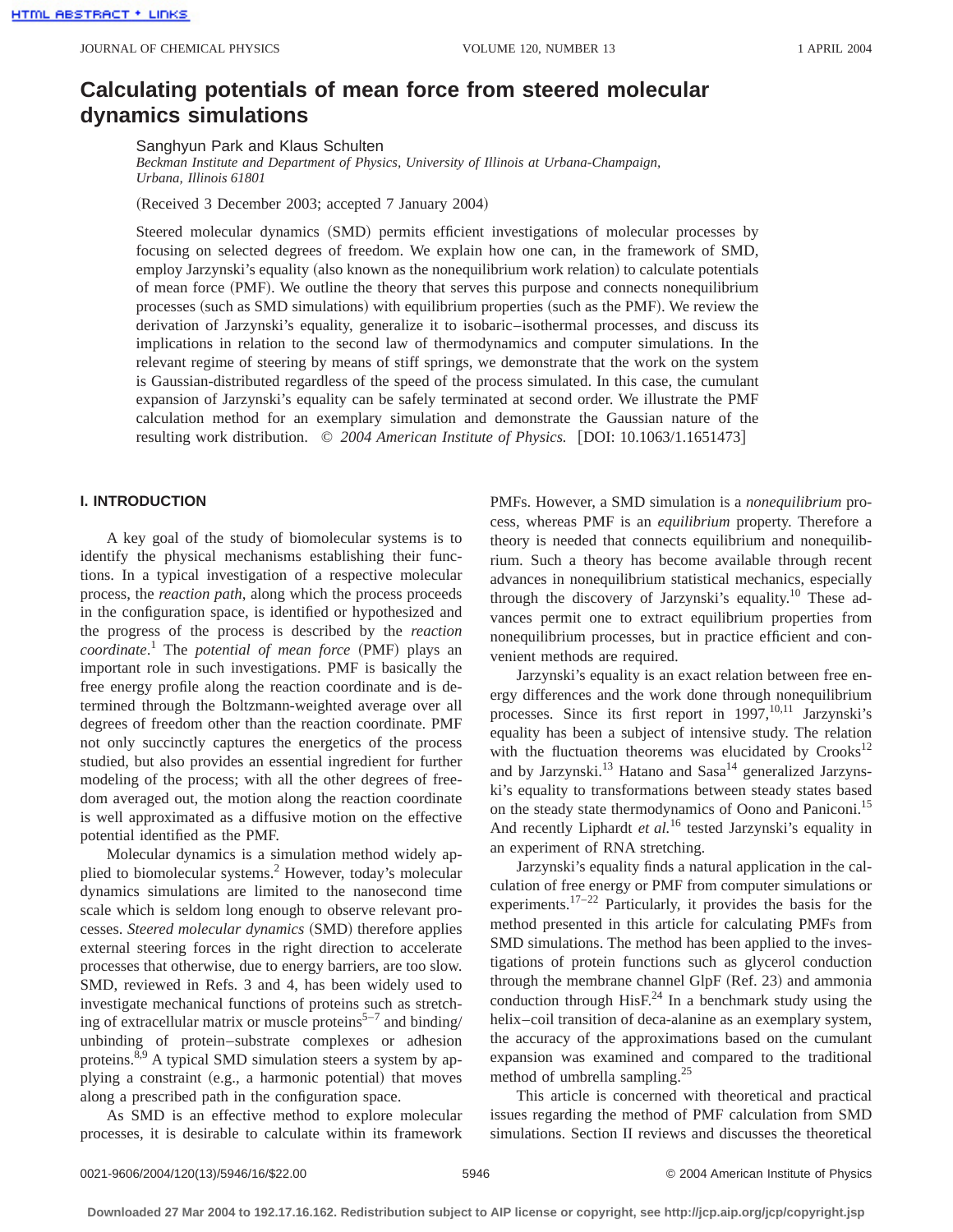background. In Sec. III the method is presented and related practical issues are discussed, in particular the efficiency and convenience of the method. In Sec. IV the method is illustrated with an exemplary SMD simulation and the Gaussian nature of the work distribution is demonstrated.

# **II. THEORY OF SYSTEMS DRIVEN AWAY FROM EQUILIBRIUM**

Thermodynamics is concerned with states of matter and transformations between them. Statistical mechanics started with the aim of explaining the laws of thermodynamics based on the atomic picture of matter. It has been successful with systems at equilibrium, but not quite so with nonequilibrium ones. Most of the development in statistical mechanics for nonequilibrium states has been limited to nearequilibrium (linear response) regimes. However, recently there has been some further progress through the proof of theorems concerning far-from-equilibrium states: the transient fluctuation theorem,  $26$  the steady-state fluctuation theorem, $^{27}$  and Jarzynski's equality also known as the nonequilibrium work relation.<sup>10</sup>

This section deals with Jarzynski's equality, which is the basis of the PMF calculation featured in this article. Two different derivations, one for Hamiltonian systems and the other for stochastic systems, are presented. Jarzynski's equality is generalized to isobaric–isothermal processes, and the relationship with the second law of thermodynamics is discussed. Finally, it is demonstrated that Jarzynski's equality can be applied to computer simulations, in particular the isobaric–isothermal molecular dynamics simulation using the Langevin piston method.<sup>28</sup>

## **A. Jarzynski's equality**

Jarzynski's equality is concerned with thermostated (in contact with heat baths) systems that begin in equilibrium and subsequently are driven away from equilibrium. Let us consider a system in contact with a heat bath at temperature *T*. Suppose the equilibrium states of the system are specified by  $(T, \lambda)$ , where  $\lambda$  is a parameter that can be controlled externally. Initially  $\lambda$  is, say, zero and the system is in the equilibrium state  $(T,0)$ . The parameter  $\lambda$  is then changed, say, up to  $\Lambda$ . Over the entire course of this process, the system is kept in contact with the heat bath. Let *W* be the external work done on the system during the process of increasing  $\lambda$ . We imagine to repeat the process many times. Jarzynski $10$  discovered that the Helmholtz free energy difference  $\Delta F$  between the equilibrium states,  $(T, \Lambda)$  and  $(T, 0)$ , is related to the work *W* as

$$
\langle e^{-\beta W} \rangle = e^{-\beta \Delta F},\tag{1}
$$

where  $\beta = 1/k_BT$  is the inverse temperature and  $k_B$  is the Boltzmann constant. The average  $\langle \cdot \rangle$  is over repeated realizations of the process.

Although in general final states of the system will not be in equilibrium, one can fix  $\lambda$  at  $\Lambda$  and wait for the system to relax to the equilibrium state  $(T, \Lambda)$ . During the relaxation, no external work is done. Therefore, Jarzynski's equality can be stated in terms of transformations between equilibrium states: *for a transformation between two equilibrium states* *of a system in contact with a heat bath at temperature T, the work W done on the system during the transformation and the Helmholtz free energy difference*  $\Delta F$  *between the two equilibrium states satisfy Eq. (1)*.

As shown in Secs. II B and II C, Jarzynski's equality applies to a broad range of processes. The system under consideration may be microscopic or macroscopic, and the parameter  $\lambda$  may be, but is not limited to, a thermodynamic variable (intensive or extensive). In particular, Jarzynski's equality does apply to traditional thermodynamic processes such as the isothermal expansion of an ideal gas. In the latter case the parameter  $\lambda$  is the volume of the gas. Most remarkably, Jarzynski's equality holds regardless of the speed of the process.

### **B. Jarzynski's equality for Hamiltonian systems**

Jarzynski's equality was first derived for Hamiltonian systems,10 as outlined in the following. Consider a classical mechanical system in contact with a heat bath of constant temperature *T*. Let us label the system  $S$ , the bath  $B$ , and the compound of the two  $\mathcal{SB}$ . The compound  $\mathcal{SB}$  is thermally isolated and evolves according to Hamiltonian dynamics. Assuming that the surface energy (or the interaction energy) between S and B is negligible, the Hamiltonian of  $SB$  can be divided into the Hamiltonians of  $S$  and  $\beta$ :

$$
H_{\lambda}^{SB}(\Gamma, \Theta) = H_{\lambda}^{S}(\Gamma) + H^{B}(\Theta), \qquad (2)
$$

where  $\Gamma$  and  $\Theta$  denote phases (positions and momenta) of *S* and *B*, respectively, and the Hamiltonian of *S* depends on a parameter  $\lambda$ . The partition function, therefore, is factorized,

$$
Z_{\lambda}^{SB} = \int d\Gamma d\Theta \exp[-\beta H_{\lambda}^{SB}(\Gamma, \Theta)]
$$
  
= 
$$
\int d\Gamma \exp[-\beta H_{\lambda}^{S}(\Gamma)] \int d\Theta \exp[-\beta H^{B}(\Theta)]
$$
  
= 
$$
Z_{\lambda}^{S}Z^{B}.
$$
 (3)

Now consider a process in which the system  $S$  is initially in equilibrium with the bath  $\beta$  and subsequently the parameter is changed from 0 at time 0 to  $\Lambda$  at time  $\tau$ . The time evolution of SB is determined by the time-dependent Hamiltonian  $H_{\lambda}^{SB}(\Gamma,\Theta)$ , where the explicit time dependence solely comes from the dependence on  $\lambda$ . Let us denote the initial and final states by  $(\Gamma_0, \Theta_0)$  and  $(\Gamma_\tau, \Theta_\tau)$ , respectively. Since  $\mathcal{SB}$  is thermally isolated, the distribution of its initial states would be best represented by a microcanonical ensemble. However, as  $\mathcal{SB}$  is a macroscopic system (even when  $S$  is not), it is permissible to use a canonical ensemble instead. Accordingly,  $(\Gamma_0, \Theta_0)$  may be sampled from the distribution

$$
\frac{1}{Z_0^{SB}} \exp[-\beta H_0^{SB}(\Gamma_0, \Theta_0)].
$$
\n(4)

Because of energy conservation, the work done during the process must be equal to the increase in the energy of SB,

$$
W = H_{\Lambda}^{SB}(\Gamma_{\tau}, \Theta_{\tau}) - H_0^{SB}(\Gamma_0, \Theta_0). \tag{5}
$$

Thus the average of exponential work is written as

**Downloaded 27 Mar 2004 to 192.17.16.162. Redistribution subject to AIP license or copyright, see http://jcp.aip.org/jcp/copyright.jsp**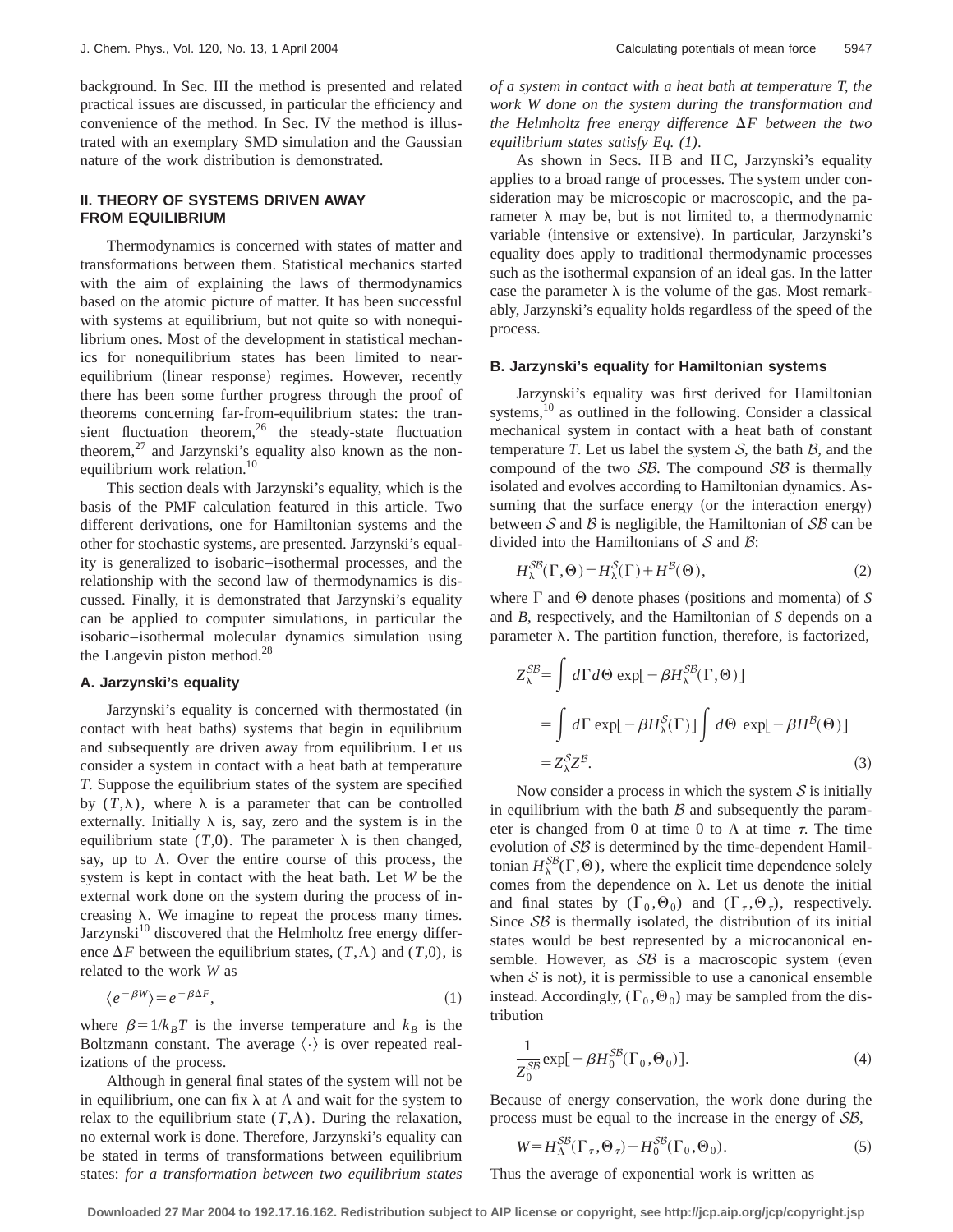$$
\langle e^{-\beta W} \rangle = \int d\Gamma_0 d\Theta_0 \frac{1}{Z_0^{SB}} \exp[-\beta H_0^{SB} (\Gamma_0, \Theta_0)]
$$
  
 
$$
\times \exp\{-\beta [H_{\Lambda}^{SB} (\Gamma_{\tau}, \Theta_{\tau}) - H_0^{SB} (\Gamma_0, \Theta_0)]\}
$$
  

$$
= \int d\Gamma_0 d\Theta_0 \frac{1}{Z_0^{SB}} \exp[-\beta H_{\Lambda}^{SB} (\Gamma_{\tau}, \Theta_{\tau})].
$$
 (6)

The initial phase  $(\Gamma_0, \Theta_0)$  and the final phase  $(\Gamma_{\tau}, \Theta_{\tau})$  are related by a one-to-one map: the final phase can be obtained from the initial phase by the forward time evolution of the Hamiltonian system, and the initial from the final by the backward time evolution. Therefore the integration variable can be transformed to  $(\Gamma_{\tau}, \Theta_{\tau})$ , and according to Liouville's theorem the Jacobian of the transformation is unity,

$$
\langle e^{-\beta W} \rangle = \int d\Gamma_{\tau} d\Theta \frac{1}{Z_0^{SB}} \exp[-\beta H_{\Lambda}^{SB}(\Gamma_{\tau}, \Theta_{\tau})] = \frac{Z_{\Lambda}^{SB}}{Z_0^{SB}}.
$$
 (7)

Finally, using Eq.  $(3)$ , we obtain Jarzynski's equality between the work *W* and the Helmholtz free energy difference  $\Delta F^{\mathcal{S}}$  of the system  $\mathcal{S}$ ,

$$
\langle e^{-\beta W} \rangle = \frac{Z_{\Lambda}^{S}}{Z_{0}^{S}} = \exp(-\beta \Delta F^{S}).
$$
\n(8)

The use of the canonical ensemble  $[Eq. (4)]$  is a crucial point of the derivation. Jarzynski (Ref. 13, p. 100) argues that ''the canonical ensemble should be viewed primarily as a computational convenience.'' This is justified as follows. The canonical average  $[Eq. (6)]$  can be expressed as a weighted integral over microcanonical averages,

$$
\langle e^{-\beta W} \rangle_{\beta}^{\text{can}} = \frac{1}{Z_0^{SB}} \int d\Gamma_0 d\Theta_0
$$
  
\n
$$
\times \exp[-\beta H_0^{SB}(\Gamma_0, \Theta_0)] e^{-\beta W}
$$
  
\n
$$
= \frac{1}{Z_0^{SB}} \int d\Gamma_0 d\Theta_0 \int dE \delta (H_0^{SB}(\Gamma_0, \Theta_0) - E)
$$
  
\n
$$
\times \exp[-\beta H_0^{SB}(\Gamma_0, \Theta_0)] e^{-\beta W}
$$
  
\n
$$
= \frac{1}{Z_0^{SB}} \int dE \exp[-\beta E + S_0^{SB}(E)/k_B
$$
  
\n
$$
+ \log \langle e^{-\beta W} \rangle_{E}^{\text{mic}}], \tag{9}
$$

where  $\langle e^{-\beta W} \rangle^{\text{can}}_{\beta}$  denotes the canonical average at temperature  $T = 1/k_B \beta$ ,  $\langle e^{-\beta W} \rangle_E^{\text{mic}}$  the microcanonical average at energy *E*, and  $S_0^{SB}(E)$  the entropy of *SB* at energy *E* and  $\lambda=0$ . The integral over  $E$  in Eq. (9) is dominated by the value of  $E$ that maximizes the integrand, namely that satisfies

$$
-\beta + \frac{1}{k_B} \frac{\partial}{\partial E} S_0^{SB}(E) + \frac{\partial}{\partial E} \log \langle e^{-\beta W} \rangle_E^{\text{mic}} = 0.
$$
 (10)

Since the work *W* is done through the manipulation of the system *S* which is much smaller than the bath *B*, the work *W* must be much smaller than the energy scale of *SB*. Thus the third term in the left-hand side of Eq.  $(10)$  is negligible, and the value of  $E$  that satisfies Eq.  $(10)$  is equal to the equilibrium energy of *SB* corresponding to the temperature *T*; let us denote this energy by  $\tilde{E}$ . From Eq. (9), using  $Z_0^{SB}$  $= \exp[-\beta \tilde{E} + S_0^{SB}(\tilde{E})/k_B]$ , we find

$$
\langle e^{-\beta W} \rangle_{\beta}^{\text{can}} = \langle e^{-\beta W} \rangle_{E}^{\text{mic}}.
$$
\n(11)

The use of the canonical ensemble instead of the microcanonical ensemble is therefore justified.

We have just derived Jarzynski's equality based on Hamiltonian dynamics. The derivation is surprisingly simple and depends only on fundamental properties of Hamiltonian dynamics, namely, energy conservation and Liouville's theorem. In the following we derive Jarzynski's equality in a different fashion.

#### **C. Jarzynski's equality for stochastic systems**

The dynamics of a system in contact with a heat bath is often described stochastically, without explicitly accounting for the degrees of freedom of the bath. Jarzynski's equality can be derived in this framework under two common assumptions, the Markov property and the balance condition. (In fact, in this framework Jarzynski's equality directly follows from the Feynman-Kac formula.) This type of derivation was first given in Ref. 11.

When the bath degrees of freedom are not explicitly taken into account, the dynamics of the system can be described only probabilistically, i.e., in terms of the probability distribution  $f(\Gamma, t)$  for the microscopic state (or the phase)  $\Gamma$ of the system at time *t*. We assume that the time evolution of  $f(\Gamma, t)$  is a *Markov process* described through

$$
\partial_t f(\Gamma, t) = \mathcal{L}_{\lambda(t)} f(\Gamma, t). \tag{12}
$$

The time evolution operator  $\mathcal{L}_{\lambda}$  depends on a parameter  $\lambda$ . We no longer need labels like  $S$  or  $B$  because we are now dealing with the system  $S$  only. We also assume that the equilibrium distribution

$$
\Psi_{\lambda}(\Gamma) = \frac{1}{Z_{\lambda}} \exp[-\beta H_{\lambda}(\Gamma)] \tag{13}
$$

is stationary under the time evolution

$$
\mathcal{L}_{\lambda} \Psi_{\lambda}(\Gamma) = 0. \tag{14}
$$

This is a weak form of detailed balance and, hence, will be referred to as the *balance condition*. The balance condition is a necessary condition for  $f(\Gamma,t)$  to relax to  $\Psi_\lambda(\Gamma)$  when  $\lambda$  is held constant. The system is initially in equilibrium corresponding to  $\lambda=0$ , i.e.,

$$
f(\Gamma,0) = \Psi_0(\Gamma),\tag{15}
$$

which provides an initial condition that accompanies Eq.  $(12).$ 

For each realization of the process changing  $\lambda$  from 0 to  $\Lambda$ , a trajectory  $\Gamma(t)$  is obtained. From a trajectory  $\Gamma(t)$  we can calculate the work done on the system,

$$
W[\Gamma(t)] = \int_0^{\tau} dt [\partial_t H_{\lambda(t)}(\Gamma)]_{\Gamma = \Gamma(t)}.
$$
 (16)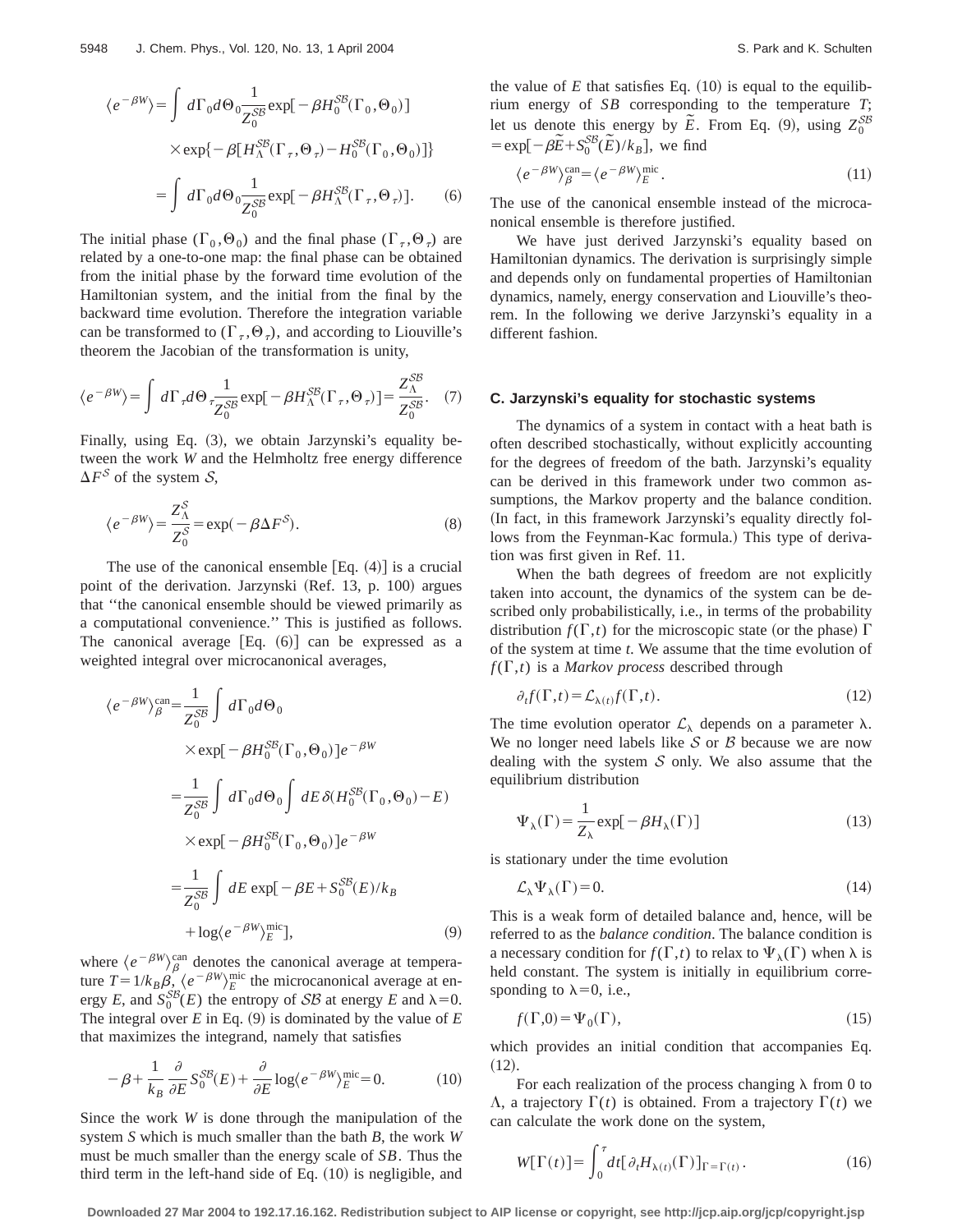$$
\begin{array}{ccccccc}\n\Gamma_0 & \longrightarrow & \Gamma_1 & & \Gamma_{m-1} \longrightarrow & \Gamma_m & & \Gamma_{M-1} \longrightarrow & \Gamma_M \\
\vdots & \vdots & & \ddots & & \vdots & \\
\lambda_0 & \longrightarrow & \lambda_1 & & \lambda_{n-1} \longrightarrow & \lambda_m & & \lambda_{M-1} \longrightarrow & \lambda_M\n\end{array}
$$

$$
\begin{matrix}\Gamma_0 & \longrightarrow & \Gamma_1 & & \Gamma_{n-1} & \longrightarrow & \Gamma_n & & \Gamma_{M-1} & \longrightarrow & \Gamma_M\\ \vdots & \vdots & \ddots & \vdots & \vdots & \vdots & \vdots & \vdots & \vdots\\ \lambda_0 & \longrightarrow & \lambda_1 & & \lambda_{n-1} & \longrightarrow & \lambda_n & & \lambda_{M-1} & \longrightarrow & \lambda_N\end{matrix}
$$

FIG. 1. Discretization schemes. Two schemes lead to the same final result. The scheme at the top is used here.

The work *W* is a functional that depends on the entire trajectory  $\Gamma(t)$  for  $0 \lt t \lt \tau$ . This expression will be made clear when we discretize the process. The average  $\langle e^{-\beta W} \rangle$  is then written as the path integral

$$
\langle e^{-\beta W} \rangle = \int \mathcal{D}\Gamma(t) P[\Gamma(t)] e^{-\beta W[\Gamma(t)]}, \qquad (17)
$$

where the functional  $P[\Gamma(t)]$  represents the probability for observing the trajectory  $\Gamma(t)$ . As the time evolution operator  $\mathcal{L}_{\lambda(t)}$  and the initial probability  $\Psi_0(\Gamma)$  completely determine the stochastic dynamics of the system, they must also determine  $P[\Gamma(t)]$ . This will also be made clear in the discretization.

The discretization scheme used is illustrated at the top of Fig. 1. Shown at the bottom of the figure is an alternative scheme. Both schemes lead to the same final result. Time is discretized as  $t_n=n\delta t$  ( $n=0,1,...,M$ ), with an infinitesimal interval  $\delta t = \tau / M$ .  $\Gamma(t)$  and  $\lambda(t)$  are discretized accordingly:  $\Gamma_n = \Gamma(t_n)$  and  $\lambda_n = \lambda(t_n)$ , with  $\lambda_0 = 0$  and  $\lambda_M = \Lambda$ . As shown in Fig. 1 the discretized process involves two alternating steps:

(1) The parameter  $\lambda$  is externally changed from  $\lambda_{n-1}$  to  $\lambda_n$ while the system resides at  $\Gamma_{n-1}$ . During this step the amount of work,  $H_{\lambda_n}(\Gamma_{n-1}) - H_{\lambda_{n-1}}(\Gamma_{n-1})$ , is done on the system. The total amount of work done during the entire process is given as *M*

$$
W = \sum_{n=1}^{M} [H_{\lambda_n}(\Gamma_{n-1}) - H_{\lambda_{n-1}}(\Gamma_{n-1})],
$$
\n(18)

which converges to Eq.  $(16)$  in the continuum limit  $(M\rightarrow\infty)$ .

(2) With  $\lambda$  fixed at  $\lambda_n$ , the system makes a transition from  $\Gamma_{n-1}$  to  $\Gamma_n$  due to its internal dynamics described through Eq.  $(12)$ . No external work is done during this step. The change in the system energy,  $H_{\lambda_n}(\Gamma_n)$  $-H_{\lambda_n}(\Gamma_{n-1})$ , can be attributed to the heat absorbed from the bath. During the entire process the system absorbs heat of the amount *M*

$$
Q = \sum_{n=1}^{M} \left[ H_{\lambda_n}(\Gamma_n) - H_{\lambda_n}(\Gamma_{n-1}) \right].
$$
 (19)

We can easily check energy conservation,

$$
W + Q = H_{\lambda_M}(\Gamma_M) - H_{\lambda_0}(\Gamma_0). \tag{20}
$$

For each transition,  $\Gamma_{n-1} \to \Gamma_n$ , we denote by  $R_{\lambda_n}(\Gamma_n|\Gamma_{n-1})$  the transition probability, i.e., the probability that given its state  $\Gamma_{n-1}$  at  $t_{n-1}$  the system makes a transition to  $\Gamma_n$  at  $t_n$ . The probability to observe a certain discretized trajectory  $(\Gamma_0, ..., \Gamma_M)$  is then

$$
P(\Gamma_0, \dots, \Gamma_M) = \Psi_{\lambda_0}(\Gamma_0) \prod_{n=1}^M R_{\lambda_n}(\Gamma_n | \Gamma_{n-1}).
$$
 (21)

Thus, in the discretized framework Eq.  $(17)$  becomes

$$
\langle e^{-\beta W} \rangle = \int d\Gamma_0 \cdots d\Gamma_M \Psi_{\lambda_0}(\Gamma_0)
$$

$$
\times \left[ \prod_{n=1}^M R_{\lambda_n}(\Gamma_n | \Gamma_{n-1}) \right] e^{-\beta W}, \tag{22}
$$

with  $W$  given as in Eq.  $(18)$ . While the time evolution of the probability  $f(\Gamma, t)$  is described in Eq. (12) in terms of the operator  $\mathcal{L}_{\lambda(t)}$ , in the discretized framework it is described in terms of the transition probability,

$$
f(\Gamma_n, t_n) = \int d\Gamma_{n-1} R_{\lambda_n}(\Gamma_n | \Gamma_{n-1}) f(\Gamma_{n-1}, t_{n-1}). \quad (23)
$$

The balance condition  $[Eq. (14)]$  means that the equilibrium distribution is stationary, which in the discretized framework implies

$$
\Psi_{\lambda_n}(\Gamma_n) = \int d\Gamma_{n-1} R_{\lambda_n}(\Gamma_n | \Gamma_{n-1}) \Psi_{\lambda_n}(\Gamma_{n-1}). \tag{24}
$$

Now we are ready to derive Jarzynski's equality. We start by writing  $e^{-\beta W}$  in terms of the equilibrium distribution  $\Psi$ .

$$
e^{-\beta W} = \prod_{n=1}^{M} \frac{\exp[-\beta H_{\lambda_n}(\Gamma_{n-1})]}{\exp[-\beta H_{\lambda_{n-1}}(\Gamma_{n-1})]}
$$
  

$$
= \prod_{n=1}^{M} \frac{Z_{\lambda_n} \Psi_{\lambda_n}(\Gamma_{n-1})}{Z_{\lambda_{n-1}} \Psi_{\lambda_{n-1}}(\Gamma_{n-1})}
$$
  

$$
= \frac{Z_{\lambda_M} M}{Z_{\lambda_0}} \prod_{n=1}^{M} \frac{\Psi_{\lambda_n}(\Gamma_{n-1})}{\Psi_{\lambda_{n-1}}(\Gamma_{n-1})}.
$$
 (25)

Substituting this expression into Eq.  $(22)$ , we obtain

$$
\langle e^{-\beta W} \rangle = \frac{Z_{\lambda_M}}{Z_{\lambda_0}} \int d\Gamma_0 \cdots d\Gamma_M \Psi_{\lambda_0}(\Gamma_0)
$$

$$
\times \prod_{n=1}^M \frac{R_{\lambda_n}(\Gamma_n | \Gamma_{n-1}) \Psi_{\lambda_n}(\Gamma_{n-1})}{\Psi_{\lambda_{n-1}}(\Gamma_{n-1})}.
$$
 (26)

By using the balance condition  $[Eq. (24)]$ , the integrals can be carried out one by one—starting with  $\int d\Gamma_0$ , then  $\int d\Gamma_1$ , and so forth. For example, the integral over  $\Gamma_0$  is calculated as

$$
\int d\Gamma_0 \Psi_{\lambda_0}(\Gamma_0) \frac{R_{\lambda_1}(\Gamma_1 | \Gamma_0) \Psi_{\lambda_1}(\Gamma_0)}{\Psi_{\lambda_0}(\Gamma_0)} = \Psi_{\lambda_1}(\Gamma_1). \quad (27)
$$

After carrying out all the integrals, we obtain Jarzynski's equality,

**Downloaded 27 Mar 2004 to 192.17.16.162. Redistribution subject to AIP license or copyright, see http://jcp.aip.org/jcp/copyright.jsp**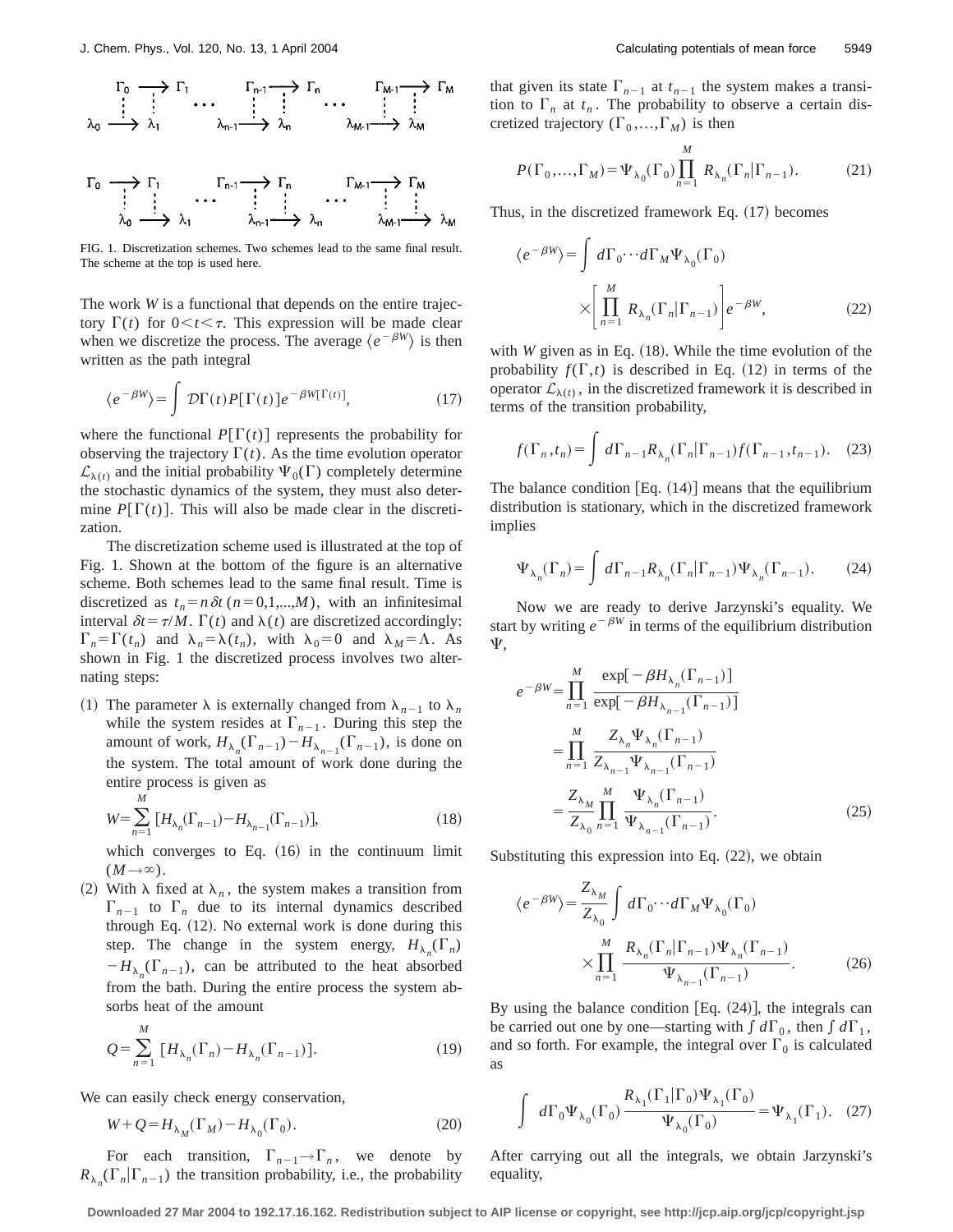$$
\langle e^{-\beta W} \rangle = \frac{Z_{\lambda_M}}{Z_{\lambda_0}} = \frac{Z_{\Lambda}}{Z_0} = e^{-\beta \Delta F}.
$$
 (28)

## **D. Jarzynski's equality for isobaric–isothermal systems**

It is a natural attempt to generalize Jarzynski's equality, which was originally derived for isothermal<sup>29</sup> processes (i.e., for the canonical ensemble), to other statistical ensembles. Inspecting the derivation of Jarzynski's equality, one realizes that it is based on the same exponential form shared by  $e^{-\beta W}$ and the Boltzmann factor  $e^{-\beta H}$ . Therefore, for any ensemble described by an exponential weighting factor a similar equality is expected. In particular, if a system is in contact with a heat–volume bath at constant temperature *T* and pressure *P*, its equilibrium states are distributed according to the *NPT* (constant number, pressure, and temperature) ensemble which has the exponential weighting factor  $e^{-\beta(H+PV)}$ , with *V* being the volume of the system. In this section we prove the following: *For a transformation between two equilibrium states of a system in contact with a heat*–*volume bath at temperature T and pressure P, the work W done on the system during the transformation and the Gibbs free energy*  $d$ *ifference*  $\Delta G$  between the two equilibrium states satisfy

$$
\langle e^{-\beta W} \rangle = e^{-\beta \Delta G}.\tag{29}
$$

The equality here is the same as the original Jarzynski's equality except that the Helmholtz free energy is replaced by the Gibbs free energy. $30$  This is a useful result, as experiments and computer simulations in biophysics are often performed at constant temperature and pressure. We will call Eq. ~29! the *isobaric*–*isothermal Jarzynski equality* and the original Jarzynski's equality the *isothermal Jarzynski equality*.

The difference from the isothermal case is that the volume *V* of the system fluctuates and hence needs to be specified, in addition to the phase  $\Gamma$ , in order to determine a microscopic state of the system. The Hamiltonian  $H_{\lambda}(\Gamma, V)$ , a function of both  $\Gamma$  and *V* in general, is assumed to depend on some parameter  $\lambda$  which is controlled externally. For each value of  $\lambda$ , the *NPT* partition function  $Y_{\lambda}$ , the Gibbs free energy  $G_{\lambda}$ , and the equilibrium probability distribution  $\Psi_{\lambda}(\Gamma,V)$  are given as

$$
Y_{\lambda} = \int dV \int_{V} d\Gamma \exp[-\beta H_{\lambda}(\Gamma, V) - \beta PV], \tag{30a}
$$

$$
G_{\lambda} = -\frac{1}{\beta} \log Y_{\lambda},\tag{30b}
$$

$$
\Psi_{\lambda}(\Gamma, V) = \frac{1}{Y_{\lambda}} \exp[-\beta H_{\lambda}(\Gamma, V) - \beta PV],
$$
\n(30c)

where  $\int_V d\Gamma$  denotes an integral over all possible atomic positions contained in volume *V* and all possible atomic momenta. Hereafter we denote  $(\Gamma, V)$  by X.

To prove the isobaric–isothermal Jarzynski equality, we follow the approach in Sec. II C. Since it is a rather straightforward generalization, only a sketch of the basic steps of the derivation will be given. The dynamics of the system is described by stochastic dynamics, without explicitly accounting for the degrees of freedom of the bath. Again two assumptions are made: the Markov property

$$
\partial_t f(X,t) = \mathcal{L}_{\lambda(t)} f(X,t) \tag{31}
$$

and the balance condition

$$
\mathcal{L}_{\lambda} \Psi_{\lambda}(X) = 0. \tag{32}
$$

Based on the same discretization scheme as in Sec. II C, the work done on the system is given as

$$
W = \sum_{n=1}^{M} \left[ H_{\lambda_n}(X_{n-1}) - H_{\lambda_{n-1}}(X_{n-1}) \right].
$$
 (33)

The average  $\langle e^{-\beta W} \rangle$  can be written in terms of transition probabilities,

$$
\langle e^{-\beta W} \rangle = \int dX_0 \cdots dX_M \Psi_{\lambda_0}(X_0)
$$

$$
\times \left[ \prod_{n=1}^M R_{\lambda_n}(X_n | X_{n-1}) \right] e^{-\beta W}.
$$
 (34)

The balance condition takes the form

$$
\Psi_{\lambda_n}(X_n) = \int dX_{n-1} R_{\lambda_n}(X_n | X_{n-1}) \Psi_{\lambda_n}(X_{n-1}). \tag{35}
$$

We can write  $e^{-\beta W}$  in terms of the equilibrium probability  $\Psi$ .

$$
e^{-\beta W} = \prod_{n=1}^{M} \frac{\exp[-\beta H_{\lambda_n}(X_{n-1})]}{\exp[-\beta H_{\lambda_{n-1}}(X_{n-1})]}
$$
  
\n
$$
= \prod_{n=1}^{M} \frac{\exp[-\beta H_{\lambda_n}(X_{n-1}) - \beta PV]}{\exp[-\beta H_{\lambda_{n-1}}(X_{n-1}) - \beta PV]}
$$
  
\n
$$
= \frac{Y_{\lambda_M}}{Y_{\lambda_0}} \prod_{n=1}^{M} \frac{\Psi_{\lambda_n}(X_{n-1})}{\Psi_{\lambda_{n-1}}(X_{n-1})}.
$$
 (36)

Upon substitution of Eq.  $(36)$  into Eq.  $(34)$  and completion of the integrals, from  $\int dX_0$  up to  $\int dX_M$ , we obtain the isobaric–isothermal Jarzynski equality,

$$
\langle e^{-\beta W} \rangle = \frac{Y_{\lambda_M}}{Y_{\lambda_0}} = e^{-\beta \Delta G}.
$$
 (37)

## **E. Jarzynski's equality and the second law of thermodynamics**

From Jarzynski's equality  $[Eq. (1)]$  and Jensen's inequality  $(\langle e^x \rangle \geq e^{\langle x \rangle})$  follows

$$
\langle W \rangle \ge \Delta F,\tag{38}
$$

where the equality sign holds if and only if all the sampled work values are equal, i.e., if and only if the variance of the work *W* vanishes.

The following is a direct implication of the second law of thermodynamics for isothermal processes (Ref. 31, Sec. 13!: *for a transformation between two equilibrium states of a system in contact with a heat bath at a constant temperature,*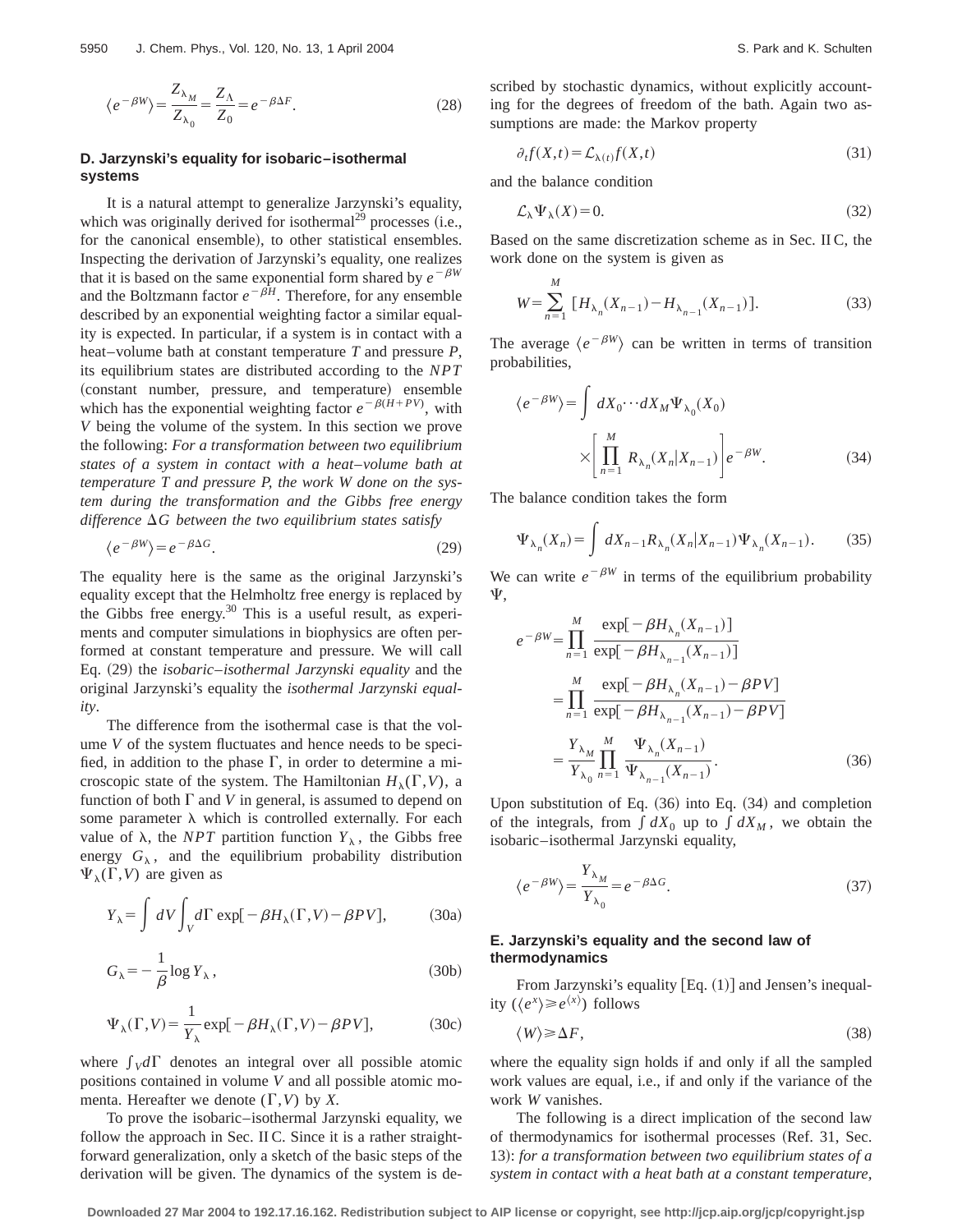*the work done on the system during the transformation is not smaller than the Helmholtz free energy difference between the two equilibrium states, namely*,

$$
W \geq \Delta F,\tag{39}
$$

*where the equality sign holds if and only if the transformation is reversible*. Jarzynski's equality tells us that this is true *on average*. For a single realization Eq.  $(39)$  might well be violated. The chance of violation, however, is very small. Let *P*(*W*) be the probability distribution for the work *W*. Then the probability for observing a violation by the amount of *D* or larger is  $\int_{-\infty}^{\Delta F - D} dW P(W)$ . As shown in Ref. 32, from the inequality chain

$$
e^{-\beta \Delta F} = \int_{-\infty}^{\infty} dW P(W) e^{-\beta W}
$$
  
\n
$$
\geq \int_{-\infty}^{\Delta F - D} dW P(W) e^{-\beta W}
$$
  
\n
$$
\geq e^{-\beta(\Delta F - D)} \int_{-\infty}^{\Delta F - D} dW P(W)
$$
 (40)

it follows

$$
\int_{-\infty}^{\Delta F - D} dW P(W) \le e^{-\beta D}.
$$
\n(41)

If *D* is a macroscopic quantity,  $e^{-\beta D}$  is extremely small; macroscopic violations of the second law are prohibited.

The equality sign in the second law  $[Eq. (39)]$  holds when the transformation is reversible. On the other hand, the equality sign in Eq.  $(38)$  holds when the work distribution has a vanishing variance. (When the variance is zero, all the sampled work values are the same and therefore the equality sign in Jensen's inequality holds.) Generally, the variance of work decreases as the transformation slows down, and reaches zero in the reversible limit. This can be established using the discretized framework of Sec. II C. When the transformation is sufficiently slow, the total  $M$  steps (Fig. 1) can be divided into *I* intervals, each containing *S* steps (*M*  $=$ *IS*) such that (i) *S* $\delta t$  is much longer than the correlation time of the stochastic dynamics and (ii) the Hamiltonian changes negligibly over *S* steps. Let  $\epsilon$  be the increment of the parameter  $\lambda$  over *S* steps:  $\epsilon = S \delta \lambda$ . The total work *W* can be written as the sum of the work done in each interval,

$$
W = \sum_{i=1}^{I} w_i,
$$
  
\n
$$
w_i = \sum_{n=S(i-1)+1}^{S_i} [H_{\lambda_n}(\Gamma_{n-1}) - H_{\lambda_{n-1}}(\Gamma_{n-1})].
$$
\n(42)

As  $\epsilon \rightarrow 0$ , which is approached as the transformation slows down, *wi* satisfies

$$
w_i \sim \epsilon, \quad \text{var}(w_i) \sim \epsilon^2. \tag{43}
$$

Since  $w_i$ 's at different *i*'s are uncorrelated (*S*  $\delta t$  is much longer than the correlation time), we find

$$
var(W) = \sum_{i=1}^{I} var(w_i) \sim \sum_{i=1}^{I} \epsilon^2 \sim \epsilon,
$$
 (44)

which vanishes as  $\epsilon \rightarrow 0$ .

In summary, for isothermal processes the second law of thermodynamics is derived from Jarzynski's equality. A similar argument applies to isobaric–isothermal processes, with the Gibbs free energy playing the role of the Helmholtz free energy. Another class of processes studied in thermodynamics are those in which a *thermally isolated* system undergoes an external operation (by changing some parameter). If the process is reversible, the entropy of the system remains constant; if irreversible, the entropy increases. It is an interesting question whether one can find for such processes an equality similar to Jarzynski's.

### **F. Jarzynski's equality and computer simulations**

Computer simulations cannot explicitly include baths of infinite size (or much larger than the systems of interest). However, it is possible to simulate the *effect* of baths, and various algorithms have been developed in this regard.<sup>33,34</sup> Jarzynski's equality is obeyed by most of those algorithms. This is not surprising because (i) most simulation algorithms are history-independent and hence represent Markov processes; (ii) the balance condition is a minimal effect of baths, and accordingly any operative algorithm that simulates a bath is expected to satisfy the balance condition.

Monte Carlo and molecular dynamics are two major variants of molecular simulation methods. Monte Carlo is obviously a Markov process since it is history-independent. And Monte Carlo simulations, either isothermal or isobaric– isothermal, satisfy the balance condition because they are implemented based on detailed balance which is an even stronger condition. As such, Monte Carlo satisfies the two conditions for Jarzynski's equality.<sup>11</sup>

One way to incorporate the effect of baths in molecular dynamics simulations is to include additional terms (usually friction and random noise) in the equation of motion in such a way that the resulting trajectories sample the appropriate statistical ensemble. The Langevin dynamics method for isothermal simulations and the Langevin piston method<sup>28</sup> for isobaric–isothermal simulations belong to this category. The resulting equation of motion is a stochastic differential equation due to the random noise term and can be converted to a Fokker–Planck equation which is of the form of Eq.  $(12)$  $(Ref. 35, Sec. 4.3.4).$  Then one only needs to check the balance condition, i.e., whether the equilibrium distribution is stationary under the Fokker–Planck equation. Jarzynski<sup>11</sup> did exactly this for Langevin dynamics and confirmed that it satisfies the balance condition. We will show in Sec. II G that the Langevin piston method, too, satisfies the balance condition.

Another way to incorporate the effect of baths in molecular dynamics simulations is to introduce additional degrees of freedom while retaining the deterministic nature of the dynamics. $36$  The resulting trajectories, when projected onto the space of the original degrees of freedom, are supposed to sample the appropriate ensemble. Nosé-Hoover thermostat $37,38$  for isothermal molecular dynamics is a typical example. Even when the dynamics is deterministic, an equation of the form of Eq.  $(12)$  can still be written if one considers ensembles; an example is provided by the Liouville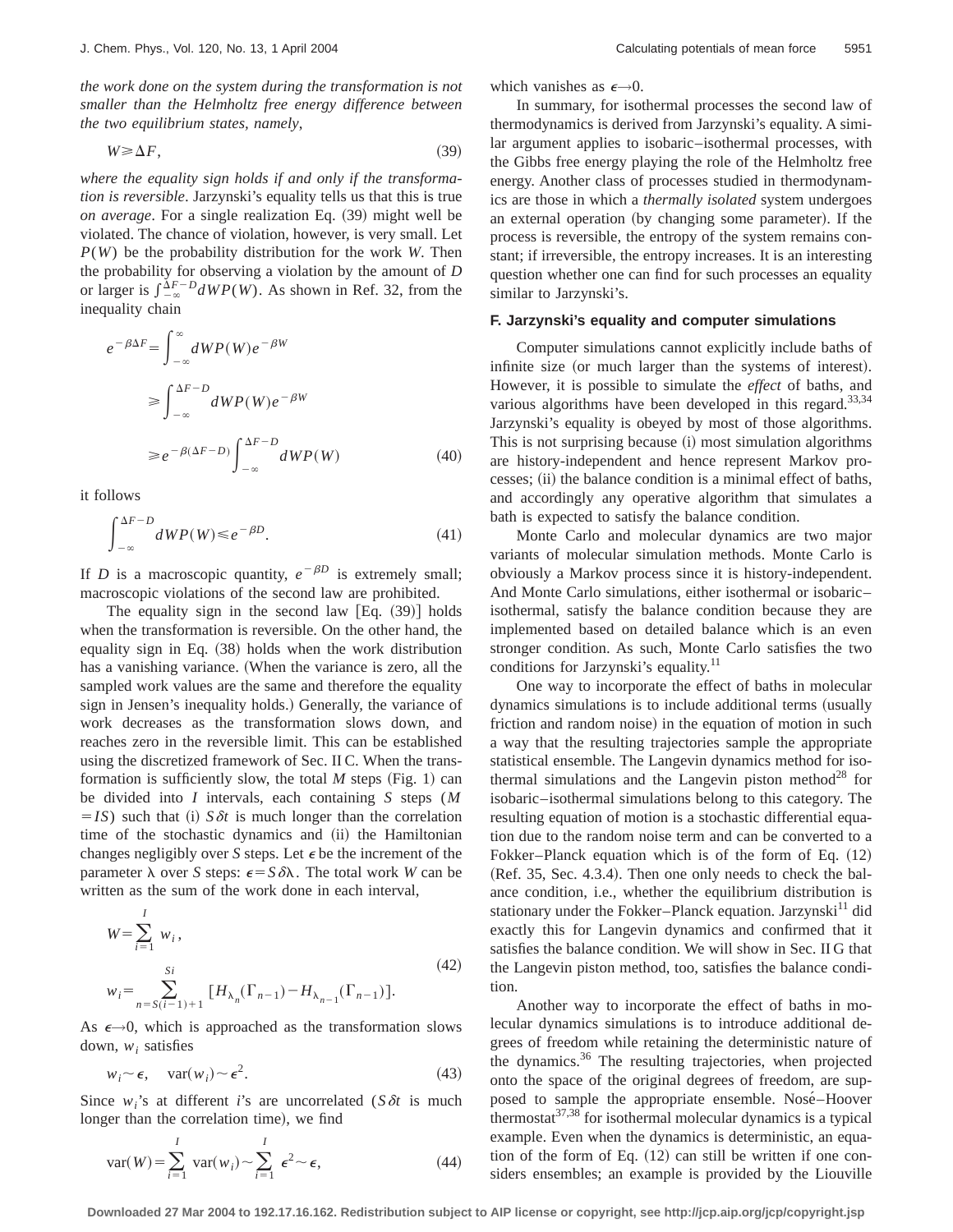equation in classical mechanics (Ref. 39, Sec. 9.8). Again, one only needs to check whether the equilibrium distribution is stationary under the resulting Liouville-type equation. Jarzynski $10,11$  confirmed that the Nosé-Hoover thermostat indeed satisfies this.

# **G. The Langevin piston method for isobaric–isothermal molecular dynamics**

The Langevin piston method<sup>28</sup> is widely used for isobaric-isothermal molecular dynamics simulations. With the Hamiltonian

$$
H_{\lambda}(\mathbf{r}, \mathbf{p}) = \sum_{i=1}^{3N} \frac{p_i^2}{2m_i} + U_{\lambda}(\mathbf{r}),
$$
\n(45)

the Langevin piston method involves the following stochastic differential equations:

$$
\dot{r}_i = \frac{p_i}{m_i} + \frac{b}{3wV}r_i,
$$
\n(46a)

$$
\dot{p}_i = -\frac{\partial}{\partial r_i} U_{\lambda(t)}(\mathbf{r}) - \frac{b}{3wV} p_i - \frac{\gamma_i}{m_i} p_i + \sigma_i \eta_i, \tag{46b}
$$

$$
\dot{V} = \frac{b}{w},\tag{46c}
$$

$$
\dot{b} = B(\mathbf{r}, \mathbf{p}, V, t) - P - \frac{\alpha}{w} b + \rho \mu.
$$
 (46d)

Here  $r_i$ ,  $p_i$ , and  $m_i$  are atomic positions, momenta, and masses, respectively; *b* and *w* are the effective momentum and mass, respectively, associated with the volume *V*. At each instant, pressure is estimated through the virial equation (see Appendix)

$$
B(\mathbf{r}, \mathbf{p}, V, t) = \frac{1}{3V} \sum_{i=1}^{3N} \left[ \frac{p_i^2}{m_i} - r_i \frac{\partial}{\partial r_i} U_{\lambda(t)}(\mathbf{r}) \right]
$$
(47)

and is controlled toward *P*, the imposed pressure. For temperature control, white noise variables  $\eta_i$  and  $\mu$  are used,

$$
\langle \eta_i(t) \eta_j(t') \rangle = \delta_{ij} \delta(t - t'),
$$
  

$$
\langle \mu(t) \mu(t') \rangle = \delta(t - t'), \quad \langle \eta_i(t) \mu(t') \rangle = 0.
$$
 (48)

The parameters  $\gamma_i$ ,  $\sigma_i$ ,  $\alpha$ , and  $\rho$  that represent the strengths of friction and noise are chosen such that they obey the fluctuation–dissipation relations

$$
\sigma_i^2 = 2 \gamma_i k_B T, \quad \rho^2 = 2 \alpha k_B T. \tag{49}
$$

In the original formulation of the Langevin piston method, $^{28}$ only the volume degree of freedom is used for temperature control; in other words,  $\gamma_i$  and  $\sigma_i$  are set to zero. However, the additional temperature control leads to faster relaxation of energy. The following arguments apply to either case.

The stochastic differential equations  $[Eq. (46)]$  govern the time evolution of the microscopic state  $(\mathbf{r}, \mathbf{p}, V, b)$ . Notice that *b*, the momentum associated with the volume, is included. From these stochastic differential equations follows the Fokker–Planck equation for the probability distribution  $f(\mathbf{r}, \mathbf{p}, V, b, t)$ ,

$$
\frac{\partial}{\partial t} f = -\sum_{i=1}^{3N} \frac{\partial}{\partial r_i} \left[ \left( \frac{p_i}{m_i} + \frac{b}{3wV} r_i \right) f \right]
$$
  
+ 
$$
\sum_{i=1}^{3N} \frac{\partial}{\partial p_i} \left[ \left( \frac{\partial}{\partial r_i} U_{\lambda(t)}(\mathbf{r}) + \frac{b}{3wV} p_i + \frac{\gamma_i}{m_i} p_i \right) f \right]
$$
  
- 
$$
\frac{\partial}{\partial V} \left( \frac{b}{w} f \right) - \frac{\partial}{\partial b} \left[ \left( B(\mathbf{r}, \mathbf{p}, V, t) - P - \frac{\alpha}{w} b \right) f \right]
$$
  
+ 
$$
\sum_{i=1}^{3N} \frac{\sigma_i^2}{2} \frac{\partial^2}{\partial p_i^2} f + \frac{\rho^2}{2} \frac{\partial^2}{\partial b^2} f. \tag{50}
$$

After some tedious but straightforward algebra, it can be shown that the equilibrium distribution  $\Psi_{\lambda}(\mathbf{r}, \mathbf{p}, V, b)$  given as

$$
\Psi_{\lambda}(\mathbf{r}, \mathbf{p}, V, b) = \frac{1}{Y_{\lambda}} \exp[-\beta H_{\lambda}(\mathbf{r}, \mathbf{p}) - \beta PV - \beta b^2 / 2w],
$$
\n(51a)

$$
Y_{\lambda} = \int db \int dV \int d\mathbf{p} \int_{V} d\mathbf{r} \exp[-\beta H_{\lambda}(\mathbf{r}, \mathbf{p}) - \beta PV - \beta b^{2}/2w]
$$
 (51b)

is a stationary solution of the Fokker–Planck equation. Therefore we conclude that if the initial states are sampled from  $\Psi_0(\mathbf{r}, \mathbf{p}, V, b)$ , the isobaric–isothermal Jarzynski equality [Eq. (29)] holds. Notice that the Gibbs free energy  $G_{\lambda}$  $=$   $-k_B T \log Y_\lambda$  in this case has an additional term due to the additional degree of freedom, *b* [compare Eqs. (30a) and  $(51b)$ . This additional term, however, is canceled out in the difference  $\Delta G$ .

On an additional note, the stationarity of the equilibrium distribution turns out to be sensitive to the form of the virial equation. Often,  $p_i^2/m_i$  in the virial equation [Eq. (47)] is replaced by its thermal average,  $k_B T$ , and the following form is used: $33$ 

$$
B(\mathbf{r}, \mathbf{p}, V, t) = \frac{N k_B T}{V} - \frac{1}{3V} \sum_{i=1}^{3N} r_i \frac{\partial}{\partial r_i} U_{\lambda(t)}(\mathbf{r}).
$$
 (52)

With this alternative form, however, the equilibrium distribution is no longer stationary.

## **III. CALCULATING POTENTIALS OF MEAN FORCE FROM STEERED MOLECULAR DYNAMICS SIMULATIONS**

In this section we present a method for calculating PMFs from SMD simulations and discuss related issues. The method is based on Jarzynski's equality and the choice of a large spring constant for the guiding potential. Since the exponential average appearing in Jarzynski's equality is difficult to evaluate, the cumulant expansion is employed as an approximation. We discuss the possibility that SMD simulations through the use of stiff springs can be made to conform to Gaussian work distributions for which the cumulant expansion for PMFs can be safely terminated at second order.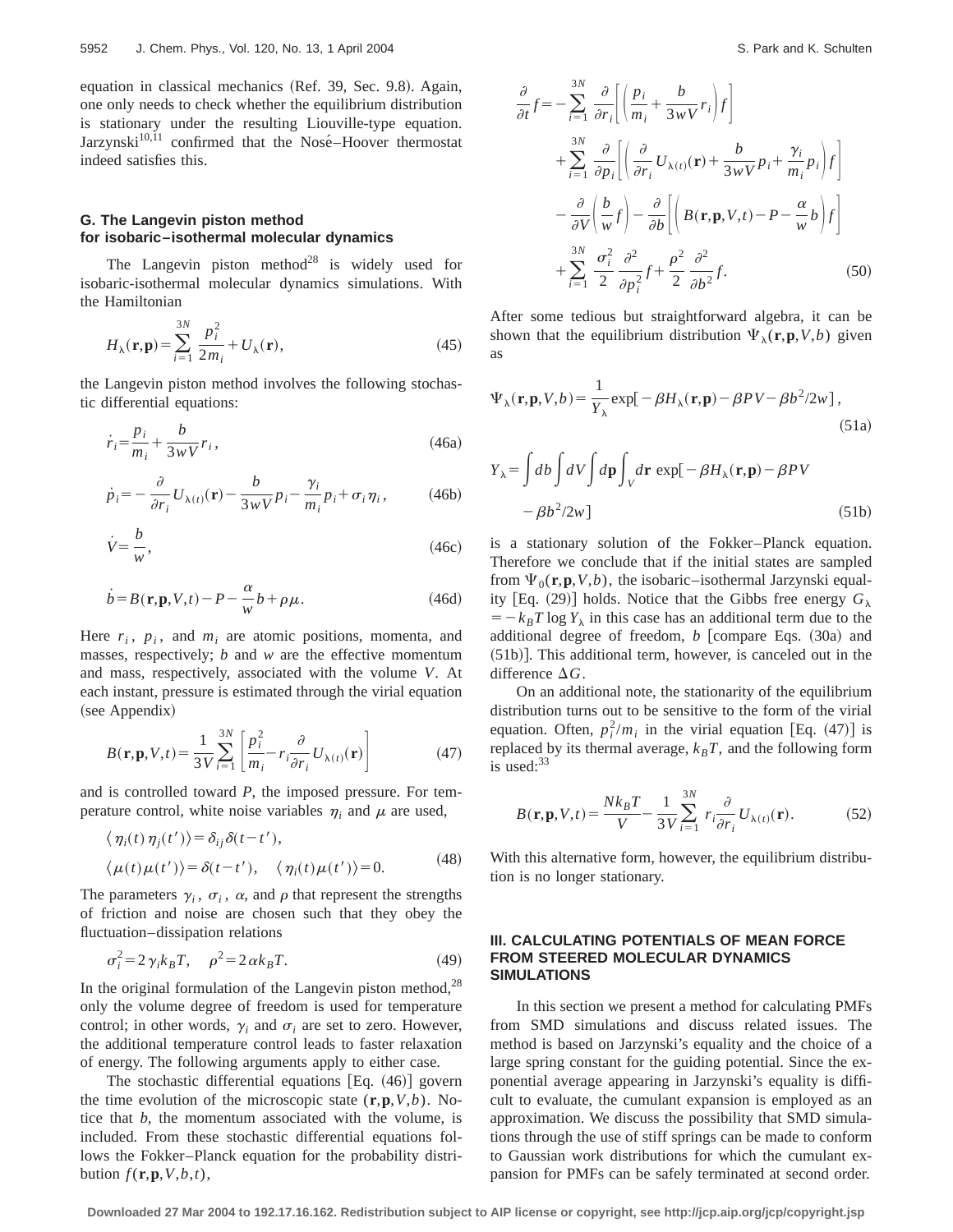## **A. PMF, SMD, and Jarzynski's equality**

Consider a classical mechanical system of *N* particles in contact with a heat bath at constant temperature *T*. A microscopic state is specified by 3*N*-dimensional position **r** and momentum **p**. Suppose that we have identified a reaction coordinate  $\xi(\mathbf{r})$ . The PMF  $\Phi(\xi)$  along  $\xi$  is defined by

$$
\exp[-\beta \Phi(\xi')] = \int d\mathbf{r} d\mathbf{p} \delta(\xi(\mathbf{r}) - \xi') \exp[-\beta H(\mathbf{r}, \mathbf{p})],
$$
\n(53)

where  $\beta = 1/k_B T$  is the inverse temperature and *H* is the Hamiltonian. The PMF  $\Phi(\xi)$  is the Helmholtz free energy profile along the reaction coordinate  $\xi$ ; the probability of observing the reaction coordinate at  $\xi$  is proportional to  $exp[-\beta\Phi(\xi)]$ . If the system is in contact with a heat–volume bath at constant temperature *T* and pressure *P*, the corresponding PMF is defined by

$$
\exp[-\beta \Phi(\xi')] = \int dV \int d\mathbf{p} \int_{V} d\mathbf{r} \delta(\xi(\mathbf{r}) - \xi')
$$
  
×
$$
\exp[-\beta H(\mathbf{r}, \mathbf{p}, V) - \beta PV], \quad (54)
$$

where  $\int \rho \, d\mathbf{r}$  denotes an integral over positions contained in the volume *V*. In this case the PMF is the Gibbs free energy profile along the reaction coordinate. For the sake of simplicity, we will work within the isothermal framework. The generalization to the isobaric–isothermal framework is straightforward.

SMD is an efficient way to explore the system along the reaction coordinate. In a SMD simulation a guiding potential

$$
h_{\lambda}(\mathbf{r}) = \frac{k}{2} [\xi(\mathbf{r}) - \lambda]^2
$$
 (55)

is added to the original Hamiltonian *H*. We write the total Hamiltonian as

$$
\widetilde{H}_{\lambda}(\mathbf{r}, \mathbf{p}) = H(\mathbf{r}, \mathbf{p}) + h_{\lambda}(\mathbf{r}).
$$
\n(56)

The parameter  $\lambda$  is changed typically with a constant velocity,

$$
\lambda(t) = \lambda(0) + vt,\tag{57}
$$

covering the relevant region of  $\xi$ . Atomic force microscopy experiments can be accounted for by the same procedure.<sup>40</sup>

Applying Jarzynski's equality to the  $H$ -system, we obtain

$$
F_{\lambda(\tau)} - F_{\lambda(0)} = -\frac{1}{\beta} \log \langle \exp[-\beta W(\tau)] \rangle.
$$
 (58)

Here  $F_{\lambda}$  is the Helmholtz free energy of the *H*-system,

$$
\exp(-\beta F_{\lambda}) = \int d\mathbf{r}d\mathbf{p} \exp[-\beta \tilde{H}_{\lambda}(\mathbf{r}, \mathbf{p})],
$$
 (59)

and  $W(\tau)$  is the work done on the  $\tilde{H}$ -system during the time interval between zero and  $\tau$ , calculated for each trajectory  $(\mathbf{r}(t), \mathbf{p}(t))$  as

$$
W(\tau) = \int_0^{\tau} dt \left[ \frac{\partial}{\partial t} \widetilde{H}_{\lambda(t)}(\mathbf{r}, \mathbf{p}) \right]_{(\mathbf{r}, \mathbf{p}) = (\mathbf{r}(t), \mathbf{p}(t))}.
$$
 (60)

The average  $\langle \cdot \rangle$  in Eq. (58) is taken over the ensemble of trajectories the initial states  $(**r**(0),**p**(0))$  of which are sampled from the canonical ensemble corresponding to  $\tilde{H}_{\lambda(0)}({\bf r}(0),{\bf p}(0)).$ 

In the following section we use the so-called stiff-spring approximation in order to extract  $\Phi(\xi)$ , the PMF of the original *H*-system, from  $F_{\lambda}$ , the free energy of the *H*-system.

#### **B. The stiff-spring approximation**

At a certain instant *t*, the value of the parameter  $\lambda$  is fixed at  $\lambda(t) = \lambda(0) + vt$ . The reaction coordinate  $\xi(\mathbf{r}(t))$ , on the other hand, may take any value, though the guiding potential [Eq.  $(55)$ ] holds it near  $\lambda(t)$ . The idea of the stiffspring approximation is to minimize the fluctuation of the reaction coordinate among different trajectories by choosing a sufficiently large spring constant *k* for the guiding potential.

The free energy  $F_{\lambda}$  can be expressed in terms of the PMF  $\Phi(\xi)$  as follows:

$$
\exp(-\beta F_{\lambda}) = \int d\mathbf{r}d\mathbf{p} \exp\left\{-\beta H(\mathbf{r}, \mathbf{p}) - \frac{\beta k}{2} [\xi(\mathbf{r}) - \lambda]^2 \right\}
$$

$$
= \int d\mathbf{r}d\mathbf{p} \int d\xi' \delta(\xi(\mathbf{r}) - \xi')
$$

$$
\times \exp\left\{-\beta H(\mathbf{r}, \mathbf{p}) - \frac{\beta k}{2} [\xi(\mathbf{r}) - \lambda]^2 \right\}
$$

$$
= \int d\xi \exp\left[-\beta \Phi(\xi) - \frac{\beta k}{2} (\xi - \lambda)^2 \right]. \tag{61}
$$

When *k* is large, most of the contribution to this integral comes from the region around  $\xi = \lambda$ . Thus we take the Taylor series of  $\exp[-\beta \Phi(\xi)]$  about  $\lambda$ ,

$$
\exp[-\beta \Phi(\xi)] = \exp[-\beta \Phi(\lambda)] \left\{ 1 - \beta \frac{\partial \Phi(\lambda)}{\partial \lambda} (\xi - \lambda) - \frac{\beta}{2} \left[ \frac{\partial^2 \Phi(\lambda)}{\partial \lambda^2} - \beta \left( \frac{\partial \Phi(\lambda)}{\partial \lambda} \right)^2 \right] (\xi - \lambda)^2 + \cdots \right\},\tag{62}
$$

and then obtain the expansion of Eq. (61) about  $k = \infty$  by calculating the integral for each term,

$$
\exp(-\beta F_{\lambda}) = \exp[-\beta \Phi(\lambda)] \sqrt{\frac{2\pi}{\beta k}} \left\{ 1 - \frac{1}{2k} \left[ \frac{\partial^2 \Phi(\lambda)}{\partial \lambda^2} - \beta \left( \frac{\partial \Phi(\lambda)}{\partial \lambda} \right)^2 \right] + O(1/k^2) \right\}.
$$
 (63)

Upon taking the logarithm and dropping the irrelevant terms that are independent of  $\lambda$ , we find

$$
F_{\lambda} = \Phi(\lambda) - \frac{1}{2k} \left( \frac{\partial \Phi(\lambda)}{\partial \lambda} \right)^2 + \frac{1}{2\beta k} \frac{\partial^2 \Phi(\lambda)}{\partial \lambda^2} + O(1/k^2),\tag{64}
$$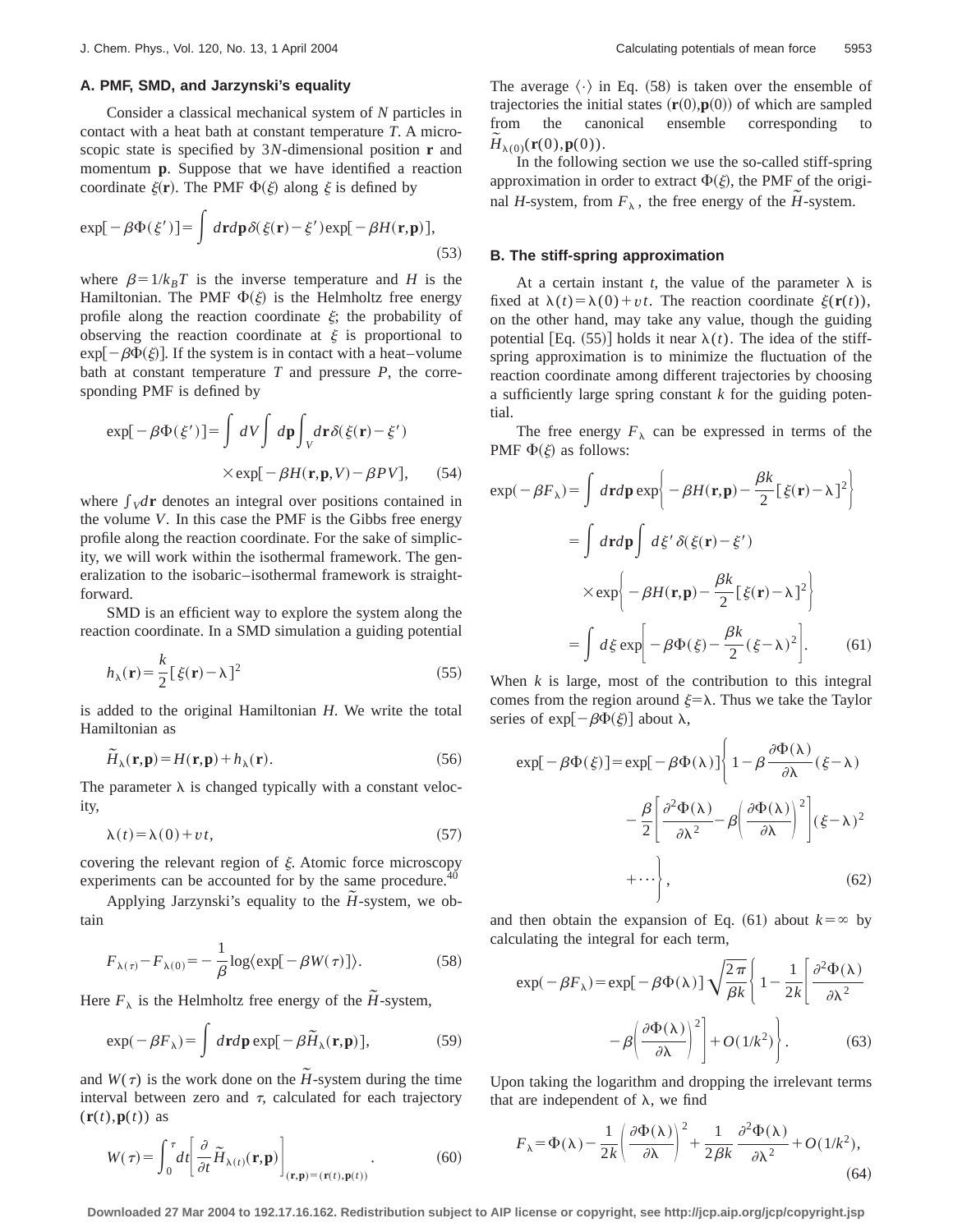

FIG. 2. Difficulty of estimating the exponential average. Typically, the peak of  $P(W)e^{-\beta W}$  is shifted from that of the work distribution  $P(W)$ . This makes  $\langle e^{-\beta W} \rangle$  difficult to estimate. On the other hand,  $\langle W \rangle$  and  $\langle W^2 \rangle$  are easier to estimate because  $P(W)W$  and  $P(W)W^2$  are centered around the peak of *P*(*W*).

which is inverted to

$$
\Phi(\lambda) = F_{\lambda} + \frac{1}{2k} \left( \frac{\partial F_{\lambda}}{\partial \lambda} \right)^2 - \frac{1}{2\beta k} \frac{\partial^2 F_{\lambda}}{\partial \lambda^2} + O(1/k^2). \tag{65}
$$

Higher order terms can be obtained in a similar way.

In a practical application, one chooses the spring constant *k* large enough that the fluctuation of the reaction coordinate among different trajectories is minimized, or smaller than the resolution one seeks. A number of trajectories are generated by repeating the SMD simulation with initial conditions sampled from the initial canonical ensemble, and the work  $W(\tau)$  is calculated as a function of the final time  $\tau$  for each trajectory [Eq. (60)]. The free energy  $F_{\lambda}$  is then calculated as a function of  $\lambda$  by using Eq. (58) or the cumulant expansion  $[Eq. (67)]$  which will be explained shortly. The PMF  $\Phi$  is obtained from Eq. (65) up to a certain order in  $1/k$ ; the next order can be used for checking the validity of the stiff-spring approximation. In the simplest case the PMF is calculated from the leading order,  $\Phi(\lambda) = F_{\lambda}$ , which is justified if the first order term turns out to be small.

## **C. Cumulant expansion**

The major difficulty in the use of Jarzynski's equality is that the exponential average  $\langle e^{-\beta W} \rangle$  is dominated by small work values that arise only rarely. An accurate estimate of PMF hence requires proper sampling of those rare trajectories that result in small work values. This point is illustrated in Fig. 2. Let  $P(W)$  be the probability distribution of the work, which is typically of a bell shape. Then  $P(W)e^{-\beta W}$  is another bell-shaped function, but with its peak shifted toward the left from that of  $P(W)$ . Most work values are sampled around the peak of  $P(W)$ , whereas the exponential average  $\int dW P(W) e^{-\beta W}$  cannot be estimated accurately without properly sampling the region around the peak of  $P(W)e^{-\beta W}$ . For example, assume that  $P(W)$  is a Gaussian with a width (defined as the standard deviation) of  $\sigma$ . Then  $P(W)e^{-\beta W}$  is another (unnormalized) Gaussian with the same width, but with its peak shifted toward the left by  $\beta \sigma^2$ . When the shift is much larger than the width, there is little overlap between  $P(W)$  and  $P(W)e^{-\beta W}$ , which makes the estimate of the exponential average impractical; it is practical only when the shift-to-width ratio  $\beta\sigma$  is not too large, namely when the work fluctuation  $\sigma$  is not much larger than the temperature  $k_B T$ .

Because of the difficulty in estimating the exponential average, the cumulant expansion is often employed.<sup>10,19,25</sup> The logarithm of an exponential average can be expanded in terms of cumulants,

$$
\log \langle e^x \rangle = \langle x \rangle + \frac{1}{2} (\langle x^2 \rangle - \langle x \rangle^2) + \cdots, \tag{66}
$$

where the first and second cumulants are shown. Marcinkiewicz's theorem $^{41}$  states that either (i) all but the first two cumulants vanish or (ii) there are an infinite number of nonvanishing cumulants. The first case happens if and only if the variable *x* is sampled from a Gaussian distribution. Using this expansion in Eq.  $(58)$ , we obtain the cumulant expansion formula for the free energy,

$$
F_{\lambda(\tau)} - F_{\lambda(0)} = \langle W(\tau) \rangle - \frac{\beta}{2} (\langle W(\tau)^2 \rangle - \langle W(\tau) \rangle^2) + \cdots. \quad (67)
$$

An approximate formula is obtained by terminating the series at a certain order. In fact, the second order formula is identical with the near-equilibrium formula<sup>42,43</sup> predating Jarzynski's equality.

When we use an approximate formula based on the cumulant expansion, two kinds of error are involved: the error due to the truncation of higher order terms and the error due to insufficient sampling. If we use the exact formula  $[Eq.$  $(58)$ ], we will have no truncation error, but will have possibly a big sampling error because of the difficulty in estimating the exponential average. On the other hand, low order cumulants are relatively easier to estimate from limited sampling. Figure 2 illustrates this showing that the curves  $P(W)W$  and  $P(W)W^2$  are centered around the peak of *P*(*W*) while the curve *P*(*W*)*e*<sup> $-\beta$ *W*</sup> is shifted away from it. Thus, for limited sampling an approximate formula may work better than the exact formula. Especially the second order cumulant expansion formula has proven to be effective in SMD simulations.  $23,25$ 

The most fortunate case arises when the work distribution is Gaussian, for which the second order formula can be used without the penalty of a truncation error. For slow processes, the work distribution is expected to be Gaussian as suggested by the near-equilibrium formula. $42,43$  For processes of arbitrary speeds, in general, the work distribution may not be Gaussian. In the following we argue that a SMD simulation performed with a stiff spring leads to a Gaussian work distribution regardless of the speed of the process; this may explain the success of the second order formula in previous applications.

## **D. The Gaussian nature of the work distribution**

Consider a SMD simulation performed along a reaction coordinate  $\xi$  with a moving guiding potential  $(k/2)(\xi)$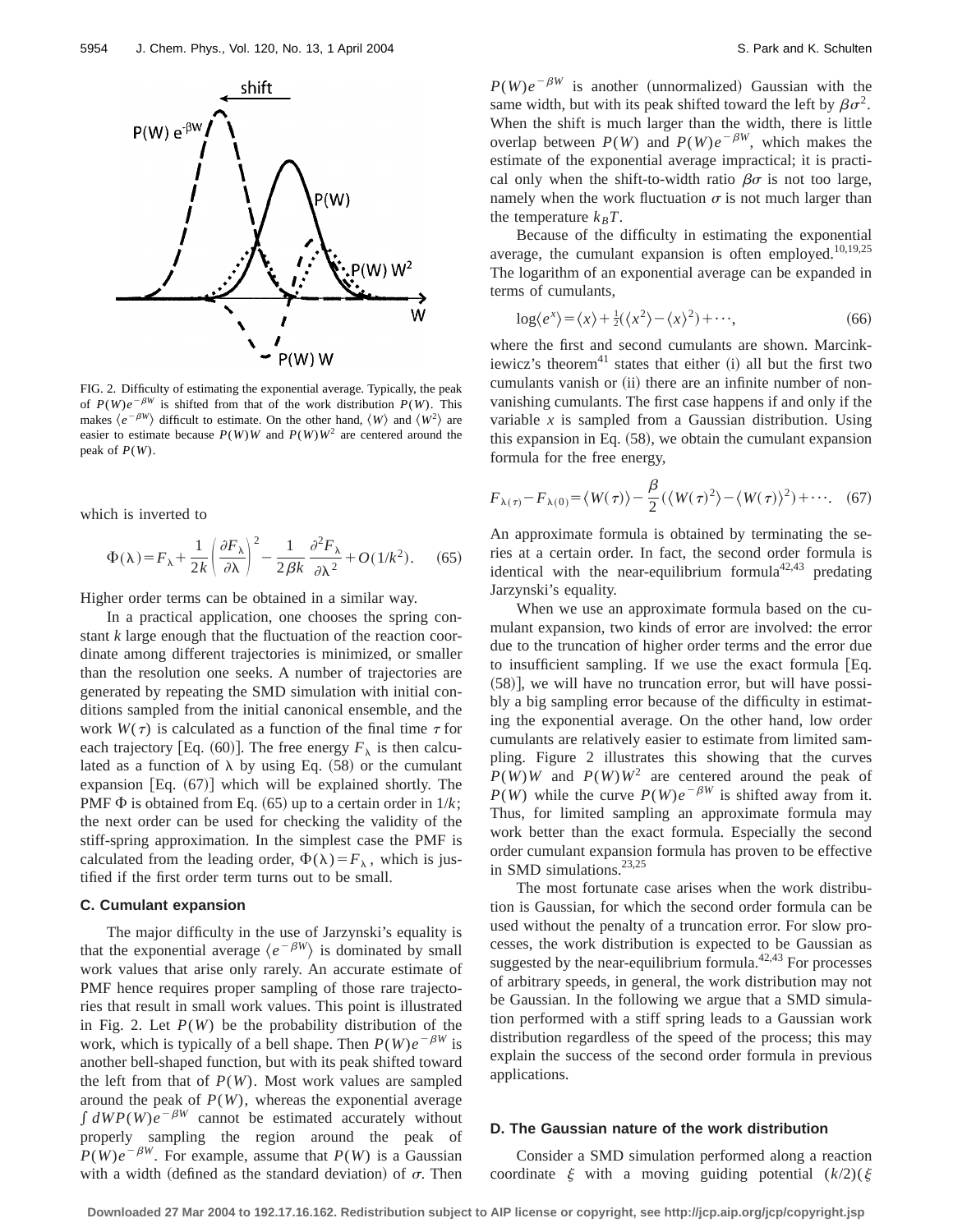$-vt$ <sup>2</sup>. [For simplicity we set  $\lambda$ (0)=0 in Eq. (57), which can be done by shifting the origin of the reaction coordinate. Let us assume that the motion along the reaction coordinate can be described by the overdamped Langevin equation, which is frequently used for modeling biomolecular processes,

$$
\frac{d\xi}{dt} = -\beta D(\xi) \frac{\partial}{\partial \xi} U(\xi, t) + \sqrt{2D(\xi)} \eta,
$$
\n(68)

with a white noise variable  $n$ ,

$$
\langle \eta(t)\eta(t')\rangle = \delta(t-t'). \tag{69}
$$

The diffusion coefficient  $D$ , in general, is  $\xi$ -dependent. The potential  $U(\xi,t)$  is the sum of the PMF and the moving guiding potential,

$$
U(\xi, t) = \Phi(\xi) + \frac{k}{2} (\xi - vt)^2.
$$
 (70)

The initial condition  $\xi(0)$  is sampled from the equilibrium distribution corresponding to the initial potential  $U(\xi,0)$  at temperature *T*. If both *D* and  $\Phi$  are constant, Eq. (68) describes the diffusion on a moving harmonic potential, for which the work distribution is Gaussian. $44$  In the following we show that if the spring constant  $k$  is sufficiently large, the dynamics (after a change of variables) is governed by essentially the same equation as the diffusion on a moving harmonic potential and therefore the work distribution is Gaussian.

Let us assume that *k* is chosen so large that the reaction coordinate  $\xi$  is always close to the center of the guiding potential, *vt*. Then the potential *U* can be approximated as

$$
U(\xi, t) \approx \Phi(vt) + \Phi'(vt)(\xi - vt) + \frac{k}{2}(\xi - vt)^2, \qquad (71)
$$

and the overdamped Langevin equation  $[Eq. (68)]$  as

$$
\frac{d\xi}{dt} \approx -\beta D(vt)[k(\xi - vt) + \Phi'(vt)] + \sqrt{2D(vt)}\eta. \tag{72}
$$

The external work done between time zero and *t* is given by Eq. (60), with  $\tilde{H}$  replaced by  $U(\xi,t)$  in Eq. (70),

$$
W(t) = -\nu k \int_0^t dt' [\xi(t') - vt'].
$$
 (73)

Taking the derivative, we obtain

$$
\frac{dW}{dt} = -v k(\xi - vt). \tag{74}
$$

Equations  $(72)$  and  $(74)$  constitute a system of stochastic differential equations.

The following change of variables,  $(\xi, W) \rightarrow (\zeta,\Omega)$ , proves to be useful:

$$
\zeta = \xi - vt + \frac{1}{k} \Phi'(vt) , \qquad (75a)
$$

$$
\Omega = W - [\Phi(vt) - \Phi(0)].
$$
\n(75b)

The new variable  $\zeta$  is the deviation of the reaction coordinate from the instantaneous minimum of the potential  $U$ , and  $\Omega$  is the irreversible (dissipative) work. (The reversible work is the same as the change in the PMF  $\Phi$ .) This change of variables leads to, using Eqs.  $(72)$  and  $(74)$ ,

$$
\frac{d\zeta}{dt} = \frac{d\xi}{dt} - v + \frac{v}{k} \Phi''(vt)
$$
  

$$
\approx \frac{d\xi}{dt} - v = -\beta k D(vt)\zeta - v + \sqrt{2D(vt)}\eta,
$$
 (76a)

$$
\frac{d\Omega}{dt} = \frac{dW}{dt} - v\Phi'(vt) = -vk\zeta.
$$
 (76b)

From these stochastic differential equations follows the Fokker–Planck equation for the probability distribution  $P(\zeta,\Omega,t)$ ,

$$
\frac{\partial P}{\partial t} = \mathcal{L}P = \left\{ \beta k D(vt) + \left[ v + \beta k D(vt) \zeta \right] \frac{\partial}{\partial \zeta} + D(vt) \frac{\partial^2}{\partial \zeta^2} + v k \zeta \frac{\partial}{\partial \Omega} \right\} P.
$$
\n(77)

The adjoint of the operator  $\mathcal L$  is

$$
\mathcal{L}^{\dagger} = -[v + \beta k D(vt)\zeta] \frac{\partial}{\partial \zeta} + D(vt) \frac{\partial^2}{\partial \zeta^2} - vk\zeta \frac{\partial}{\partial \Omega}. (78)
$$

The initial distribution

$$
P(\zeta,\Omega,0) = \sqrt{\frac{\beta k}{2\pi}} \exp\left(-\frac{\beta k}{2}\zeta^2\right) \delta(\Omega),\tag{79}
$$

which is Gaussian, serves as the initial condition for the Fokker–Planck equation.

It proves to be more effective to work with the *cumulant generating function*

$$
Q(s, u, t) = \log \int_{-\infty}^{\infty} d\zeta \int_{-\infty}^{\infty} d\Omega \exp(\mathrm{i} s \zeta + \mathrm{i} u \Omega) P(\zeta, \Omega, t)
$$
\n(80)

than dealing with the probability distribution *P* directly. Notice that *P* is completely determined by *Q* through the inverse Fourier transform

$$
P(\zeta,\Omega,t) = \frac{1}{(2\pi)^2} \int_{-\infty}^{\infty} ds \int_{-\infty}^{\infty} du
$$
  
× exp(- is  $\zeta$  - iu $\Omega$ ) exp Q(s,u,t). (81)

When  $Q$  is expanded as a power series in  $(s, u)$ , the coefficients give cumulants (Ref. 35, Sec. 2.7),

$$
Q(s, u, t) = i\langle \zeta(t) \rangle s + i\langle \Omega(t) \rangle u - \langle \zeta(t) \Omega(t) \rangle_c s u
$$
  

$$
- \frac{1}{2} \langle \zeta(t)^2 \rangle_c s^2 - \frac{1}{2} \langle \Omega(t)^2 \rangle_c u^2 + \cdots. \tag{82}
$$

Cumulants can be expressed in terms of moments

$$
\langle \zeta \Omega \rangle_c = \langle \zeta \Omega \rangle - \langle \zeta \rangle \langle \Omega \rangle, \quad \langle \zeta^2 \rangle_c = \langle \zeta^2 \rangle - \langle \zeta \rangle^2, \quad (83)
$$

and so on. By Marcinkiewicz's theorem,<sup>41</sup> the degree of the power series  $[Eq. (82)]$  is either two (for Gaussian distributions) or infinity.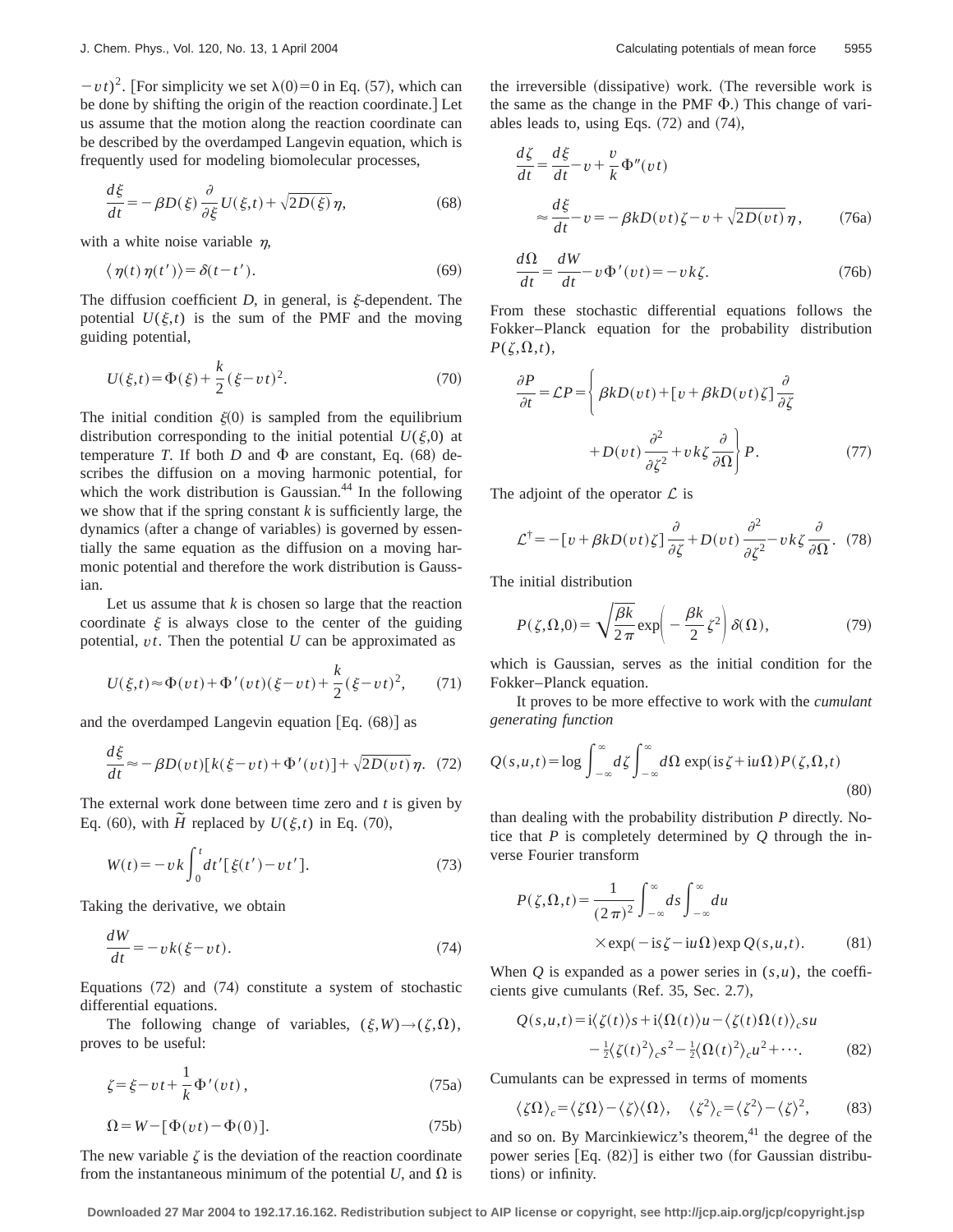Using Eqs.  $(77)$  and  $(80)$ , we obtain a differential equation governing the time evolution of the cumulant generating function,

$$
\frac{\partial Q}{\partial t} = e^{-Q} \int d\zeta d\Omega \exp(\mathrm{i} s \zeta + \mathrm{i} u \Omega) \frac{\partial P}{\partial t}
$$
  
\n
$$
= e^{-Q} \int d\zeta d\Omega \exp(\mathrm{i} s \zeta + \mathrm{i} u \Omega) \mathcal{L}P
$$
  
\n
$$
= e^{-Q} \int d\zeta d\Omega P \mathcal{L}^{\dagger} \exp(\mathrm{i} s \zeta + \mathrm{i} u \Omega)
$$
  
\n
$$
= e^{-Q} \int d\zeta d\Omega P \{-\mathrm{i} v s - D(v t) s^2
$$
  
\n
$$
-[\mathrm{i} \beta k D(v t) s + \mathrm{i} v k u] \zeta \} \exp(\mathrm{i} s \zeta + \mathrm{i} u \Omega)
$$
  
\n
$$
= e^{-Q} \left\{ -\mathrm{i} v s - D(v t) s^2 - [\beta k D(v t) s + v k u] \frac{\partial Q}{\partial s} \right\} e^{Q}
$$
  
\n
$$
= -\mathrm{i} v s - D(v t) s^2 - [\beta k D(v t) s + v k u] \frac{\partial Q}{\partial s}.
$$
 (84)

An important property of this differential equation is that if *Q* at some instant happens to be a second degree polynomial, then  $\partial Q/\partial t$  is also a second degree polynomial and Q at any later (or earlier) instant remains to be a second degree polynomial. Therefore, *once P is Gaussian, it is always Gaussian*.

The general Gaussian distribution for two variables  $(\zeta,\Omega)$  can be written in terms of a positive definite correlation matrix C,

$$
P = \frac{1}{2\pi\sqrt{|\mathcal{C}|}} \exp\left(-\frac{1}{2}\mathbb{Z}^T\mathbb{C}^{-1}\mathbb{Z}\right),\tag{85a}
$$

$$
\mathbb{Z} = \begin{pmatrix} \zeta - \langle \zeta \rangle \\ \Omega - \langle \Omega \rangle \end{pmatrix}, \quad \mathbb{C} = \begin{pmatrix} \langle \zeta^2 \rangle_c & \langle \zeta \Omega \rangle_c \\ \langle \zeta \Omega \rangle_c & \langle \Omega^2 \rangle_c \end{pmatrix}.
$$
 (85b)

Integrating out  $\zeta$  gives the probability distribution for  $\Omega$ ,

$$
\int d\zeta P = \frac{1}{\sqrt{2\pi \langle \Omega^2 \rangle_c}} \exp \left[ -\frac{(\Omega - \langle \Omega \rangle)^2}{2 \langle \Omega^2 \rangle_c} \right],
$$
 (86)

which is Gaussian. The probability for the total work *W* is also Gaussian because *W* is linearly related to  $\Omega$  [Eq. (75b)].

In summary, under the assumption that the overdamped Langevin equation is a good approximation, SMD simulations with stiff springs result in Gaussian work distributions, for which the second order formula of Jarzynski's equality can be used without any truncation error. The idea of using a stiff spring was originally motivated by the need to extract a PMF as a function of a reaction coordinate from a free energy as a function of an external parameter.<sup>23,25</sup> The use of a stiff spring seems to have another important advantage, namely keeping the work distribution Gaussian.

## **E. Time evolution of cumulants**

The Gaussian distribution  $P$  [Eq.  $(85)$ ] is completely determined by the cumulants,  $\langle \zeta \rangle$ ,  $\langle \zeta \Omega \rangle$ ,  $\langle \zeta \Omega \rangle_c$ ,  $\langle \zeta^2 \rangle_c$ , and

 $\langle \Omega^2 \rangle_c$ . Therefore, the time evolution of *P* is determined by the time evolution of the cumulants. $45$  Substituting the cumulant generating function

$$
Q = i\langle \zeta \rangle s + i\langle \Omega \rangle u - \langle \zeta \Omega \rangle_c s u - \frac{1}{2} \langle \zeta^2 \rangle_c s^2 - \frac{1}{2} \langle \Omega^2 \rangle_c u^2
$$
\n(87)

into Eq.  $(84)$  we find the differential equations governing the time evolution of the cumulants,

$$
\frac{d\langle \zeta \rangle}{dt} = -\beta k D(vt) \langle \zeta \rangle - v, \qquad (88a)
$$

$$
\frac{d\langle\Omega\rangle}{dt} = -v k\langle\zeta\rangle,\tag{88b}
$$

$$
\frac{d\langle \zeta \Omega \rangle_c}{dt} = -v k \langle \zeta^2 \rangle_c - \beta k D(v t) \langle \zeta \Omega \rangle_c, \qquad (88c)
$$

$$
\frac{d\langle \zeta^2 \rangle_c}{dt} = -2\beta k D(vt) \langle \zeta^2 \rangle_c + 2D(vt),\tag{88d}
$$

$$
\frac{d\langle \Omega^2 \rangle_c}{dt} = -2v k \langle \zeta \Omega \rangle_c. \tag{88e}
$$

The accompanying initial condition is obtained from Eq.  $(79),$ 

$$
\langle \zeta(0) \rangle = 0, \quad \langle \Omega(0) \rangle = 0, \quad \langle \zeta(0) \Omega(0) \rangle_c = 0,
$$
  

$$
\langle \zeta(0)^2 \rangle_c = \frac{1}{\beta k}, \quad \langle \Omega(0)^2 \rangle_c = 0.
$$
 (89)

Equation  $(88)$  is a system of first-order linear ordinary differential equations, and the general solution can be easily written in terms of integrations. However, here we seek simpler approximate solutions. In solving Eq. (88),  $\langle \zeta \rangle$ ,  $\langle \zeta \Omega \rangle_c$ , and  $\langle \zeta^2 \rangle_c$  will feature relaxations (exponential decays) with the time scale of  $1/\beta kD$ . We assume that these relaxations are much faster than the change in the diffusion coefficient  $D(vt)$ . In other words, we assume

$$
\frac{v}{\beta k D} \ll l,\tag{90}
$$

where *l* is some characteristic length scale over which the diffusion coefficient changes considerably. This assumption, which is likely to be valid because we are using stiff springs, can be checked once the diffusion coefficient is estimated. Under this assumption, we neglect the relaxations and find an approximate solution to Eq.  $(88)$ ,

$$
\langle \zeta(t) \rangle = -\frac{v}{\beta k D(vt)},\tag{91a}
$$

$$
\langle \Omega(t) \rangle = \int_0^t dt' \frac{v^2}{\beta D(v t')},\tag{91b}
$$

$$
\langle \zeta(t)\Omega(t) \rangle_c = -\frac{v}{\beta^2 k D(vt)},\tag{91c}
$$

$$
\zeta(t)^2 \rangle_c = \frac{1}{\beta k},\tag{91d}
$$

**Downloaded 27 Mar 2004 to 192.17.16.162. Redistribution subject to AIP license or copyright, see http://jcp.aip.org/jcp/copyright.jsp**

^z~*t*!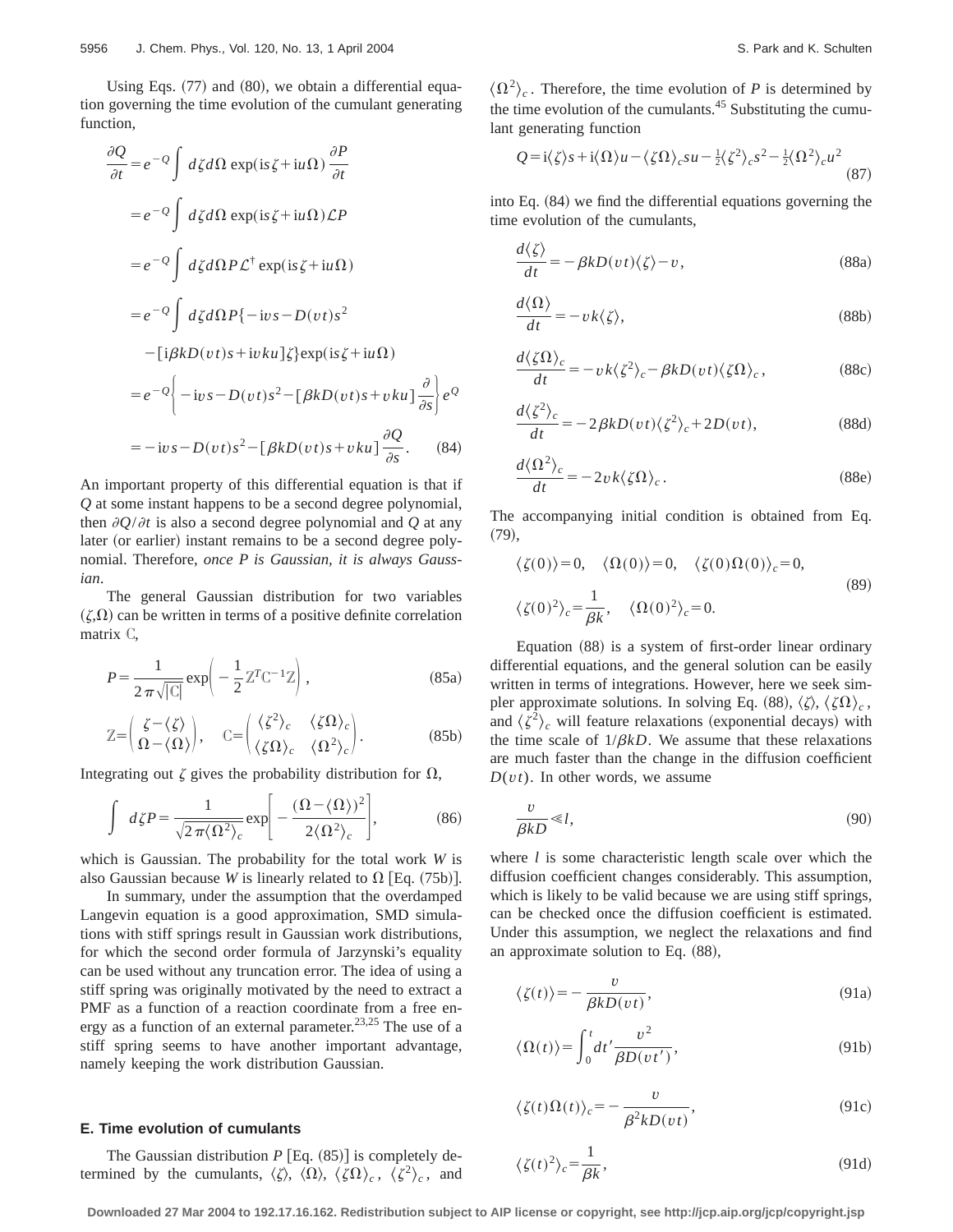J. Chem. Phys., Vol. 120, No. 13, 1 April 2004 Calculating potentials of mean force 5957

$$
\langle \Omega(t)^2 \rangle_c = \int_0^t dt' \frac{2v^2}{\beta^2 D(vt)}.
$$
\n(91e)

Let us explore implications of this solution. For this purpose, we rewrite Eq.  $(91)$  into the following equivalent equations. (In doing so, we return to the original variables,  $\xi$  and *W*.)

$$
\langle W(t) \rangle = -v k \int_0^t dt' [\langle \xi(t') \rangle - vt'], \qquad (92a)
$$

$$
\langle W(t) \rangle - \frac{\beta}{2} \langle W(t)^2 \rangle_c = \Phi(vt) - \Phi(0),\tag{92b}
$$

$$
\langle W(t)^2 \rangle_c = -2\nu k \int_0^t dt' \langle \xi(t') W(t') \rangle_c, \qquad (92c)
$$

$$
\langle \xi(t)^2 \rangle_c = \frac{1}{\beta k},\tag{92d}
$$

$$
D(vt) = \frac{2v^2}{\beta^2} \left( \frac{d\langle W^2 \rangle_c}{dt} \right)^{-1}.
$$
 (92e)

Equation  $(92a)$  follows directly from the definition of the work  $W$  [Eq.  $(73)$ ]; it does not depend on the assumption of the overdamped Langevin equation  $[Eq. (68)]$ . Equation ~92c! also follows directly from the definition of *W*,

$$
\langle W(t)^2 \rangle_c = v^2 k^2 \int_0^t dt' \int_0^t dt'' \langle [\xi(t') - vt'] [\xi(t'') - vt''] \rangle_c
$$
  

$$
= 2v^2 k^2 \int_0^t dt' \int_0^{t'} dt'' \langle [\xi(t') - vt'] [\xi(t'') - vt''] \rangle_c
$$
  

$$
= -2v k \int_0^t dt' \langle \xi(t') W(t') \rangle_c.
$$
 (93)

Equation  $(92b)$  is nothing but the second order formula of Jarzynski's equality. Equations (92d) and (92e) are consequences of the overdamped Langevin equation and the fastrelaxation condition [Eq.  $(90]$ . Equation  $(92e)$ , which is a rearrangement of Eq.  $(91e)$ , can be used to estimate the diffusion coefficient *D*, which in turn can be used to check the consistency of the fast-relaxation condition.<sup>46</sup>

#### **IV. THE HELIX–COIL TRANSITION OF DECA-ALANINE**

In this section, through an exemplary SMD simulation, we illustrate the PMF calculation method of Sec. III, and demonstrate the Gaussian nature of the resulting work distribution.

We choose as an exemplary system the helix–coil transition of deca-alanine in vacuum. Deca-alanine is an oligopeptide composed of ten alanine residues. In vacuum at room temperature a molecule of deca-alanine folds into a helix. When it is stretched by an external force, the molecule makes a gradual transition to a random coil. For this system the relevant PMF is the free energy profile as a function of the end-to-end distance of the molecule. In an earlier study<sup>25</sup> this system was used to assess the accuracy of PMF calculation methods. The PMF was estimated from irreversible



FIG. 3. The PMF of deca-alanine with respect to its end-to-end distance  $\xi$ . A typical helical structure at  $\xi=15.2$  Å and a typical coil structure at  $\xi=33$ Å are shown. The backbones are represented as ribbons. The end-to-end distance is measured between the N atom of the first residue and the capping N atom at the C-terminus. Figure made with VMD (Ref. 47).

(nonequilibrium) stretching simulations through various orders of the cumulant expansion  $[Eq. (67)]$  and through the exponential average  $[Eq. (58)]$ . The accuracy of the calculated PMFs was assessed compared to the exact PMF obtained from reversible (quasiequilibrium) stretching simulations. Shown in Fig. 3 is the exact PMF obtained from reversible simulations along with two typical configurations of deca-alanine, a helix and a coil.

Here we stretch deca-alanine in an irreversible manner and examine the resulting distribution of work. In the simulation, one end of the molecule (the N atom of the first residue) is fixed at the origin and the other end (the capping N atom at the C-terminus) is constrained to move only along the *z* axis. The guiding potential  $h_{\lambda}(\mathbf{r}) = (k/2)[\xi(\mathbf{r}) - \lambda]^2$ , with the spring constant  $k = 500 \text{ pN/A}$ , is added to control the end-to-end distance  $\xi$ . The molecule is stretched by changing the parameter  $\lambda$  from 13 to 33 Å with a constant speed. Two different speeds, 10 and 100 Å/ns, are used. These speeds are, respectively, 100 and 1000 times higher than the reversible speed.<sup>25</sup> For the sampling of trajectories, we select initial coordinates from a pool of 10 ns equilibrium simulation (with  $\lambda$  fixed at 13 Å) and initial momenta from the Maxwell–Boltzmann distribution. All simulations were done at constant temperature  $(300 \text{ K})$  with the temperature controlled by Langevin dynamics. The integration time step of 2 fs was used. The molecular dynamics program NAMD  $(Ref. 48)$  was used with the CHARMM22 force field.<sup>49</sup>

The spring constant of 500 pN/ $\AA$  is large enough to ensure that the end-to-end distance  $\xi$  closely follows the constraint center  $\lambda$ .<sup>25</sup> For the PMF calculation, we use the leading order,  $\Phi(\lambda) = F_{\lambda}$ , in the stiff-spring approximation [Eq.  $(65)$ ]. The next order is found to be small  $(< 0.5$  kcal/mol) compared to the overall scale of the PMF.

#### **A. The work distribution and the PMF calculation**

Figures 4 and 5 show analyses of the simulations for *v*  $=$  10 and 100 Å/ns, respectively. For each speed, 10 000 tra-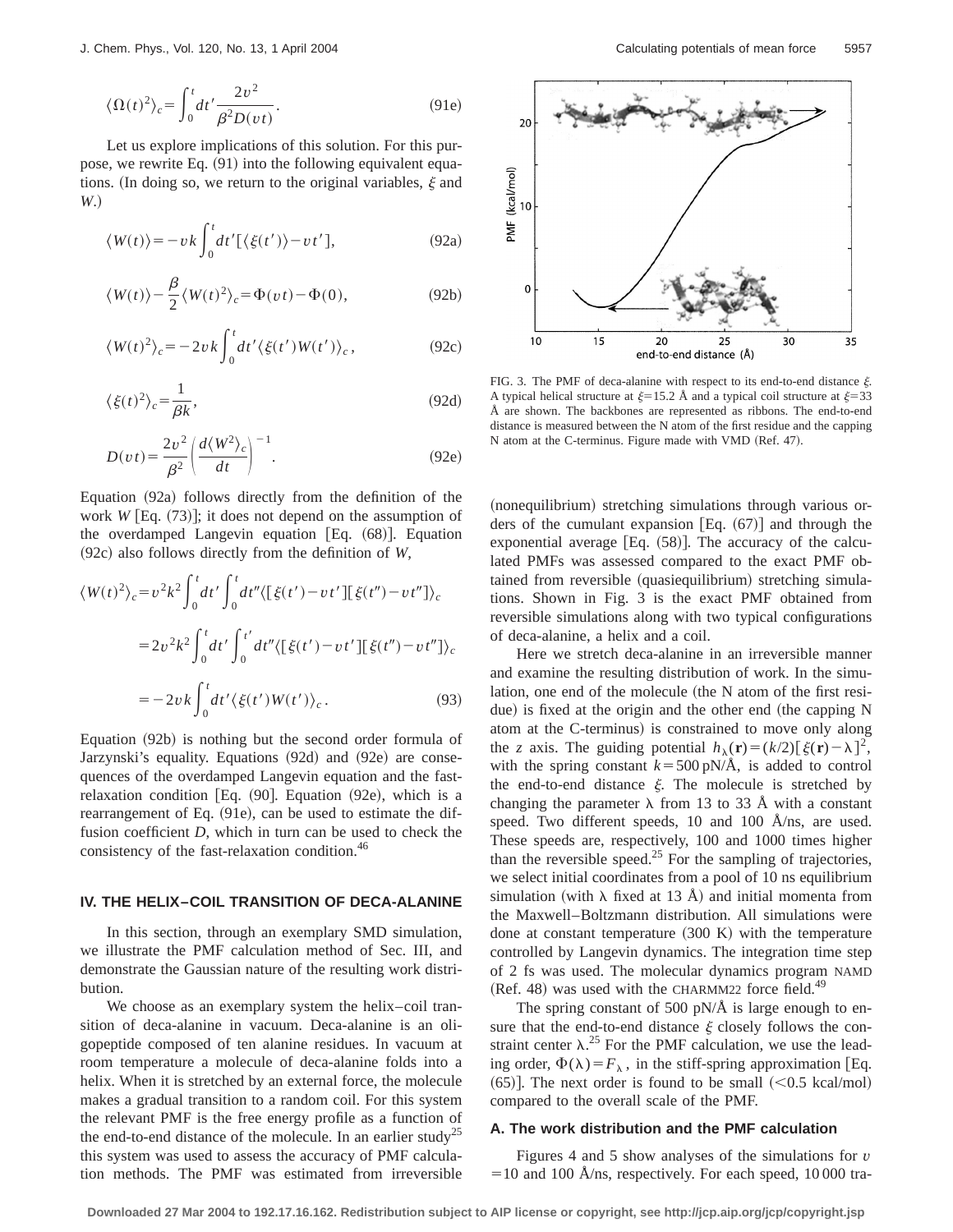

FIG. 4. The PMF calculation and the work distribution from the irreversible stretching simulations with the speed  $v=10 \text{ Å}$ /ns. (a) Plotted against the end-to-end distance are the average work  $({\langle} W{\rangle})$ , the variance of work  $({\langle} W^2{\rangle}_c)$ , the PMF estimated with the exponential average ( $\Phi_{\text{exp}}$ ), and the PMF estimated with the second order cumulant expansion  $(\Phi_2)$ . The exact PMF  $\Phi_{\text{exact}}$  is shown as a dashed line. (b) Five normalized histograms of work at five different end-to-end distances,  $\xi=17, 21, 25, 29,$  and 33 Å as marked by triangles in (a), are compared with the Gaussian curves (dashed lines) determined from the mean  $\langle W \rangle$  and the variance  $\langle W^2 \rangle_c$ .

jectories were generated. For each trajectory, the work *W* is calculated as in Eq.  $(73)$ . The distribution of work indeed seems to be Gaussian throughout the entire course of the process, as can be seen from Figs.  $4(b)$  and  $5(b)$  in which five histograms at five different end-to-end distances [marked by triangles in Figs.  $4(a)$  and  $5(a)$ ] are compared with the Gaussian curves determined from the mean  $\langle W \rangle$  and the variance  $\langle W^2 \rangle_c$ . The average work  $\langle W \rangle$  includes the irreversible work, which is discounted by Jarzynski's equality. In Figs. 4(a) and 5(a), estimates of the PMF ( $\Phi_{\text{exp}}$  from the exponential average estimator and  $\Phi_2$  from the second order cumulant estimator) are compared with the exact PMF  $\Phi_{\text{exact}}$ obtained in Ref. 25. For  $v = 10$  Å/ns, both  $\Phi_{\text{exp}}$  and  $\Phi_2$  give excellent estimates for the PMF in the entire region; they are almost indistinguishable from  $\Phi_{\text{exact}}$ . For  $v = 100 \text{ Å}$ /ns, on the other hand, the estimates are good up to  $\xi \approx 25$  Å, but afterward start to diverge from  $\Phi_{\text{exact}}$ ;  $\Phi_{\text{exp}}$  is slightly better for  $0 \le \xi \le 21$  Å and  $\Phi_2$  is better for the rest of the region.



FIG. 5. The PMF calculation and the work distribution from the irreversible stretching simulations with the speed  $v = 100 \text{ Å}$ /ns. See the caption of Fig. 4 for details.

Recall that there are two kinds of error involved in the PMF calculation: the truncation error and the sampling error (Sec. III C). As illustrated in Fig. 2 and discussed in Sec. III C, the sampling error generally increases with the work fluctuation  $\sqrt{\langle W^2 \rangle_c^2}$ , which in this example grows up to 1.9 kcal/mol  $(3.1k_BT)$  for  $v=10$  Å/ns and 4.2 kcal/mol  $(7.0k_BT)$  for  $v=100 \text{ Å}$ /ns. In the ideal case in which the work distribution is perfectly Gaussian and the sampling is perfect, both  $\Phi_{\text{exp}}$  and  $\Phi_2$  should be equal to  $\Phi_{\text{exact}}$ . The result for  $v = 10$  Å/ns [Fig. 4(a)] seems to be very close to this ideal situation. However, the result for  $v = 100$  Å/ns [Fig.  $5(a)$ ] shows some discrepancy. The discrepancy between  $\Phi_{\text{ex}}$  and  $\Phi_{\text{exact}}$  can be attributed entirely to the sampling error; it would require more trajectories to make  $\Phi_{\text{exp}}$  accurate in the entire region. The discrepancy between  $\Phi_2$  and  $\Phi_{\text{exact}}$  is possibly due to both truncation error<sup>50</sup> and sampling error.

# **B. Error analysis of the PMF calculation from finite sampling**

We needed as many as  $10000$  trajectories (for each stretching speed) in order to examine the work distribution.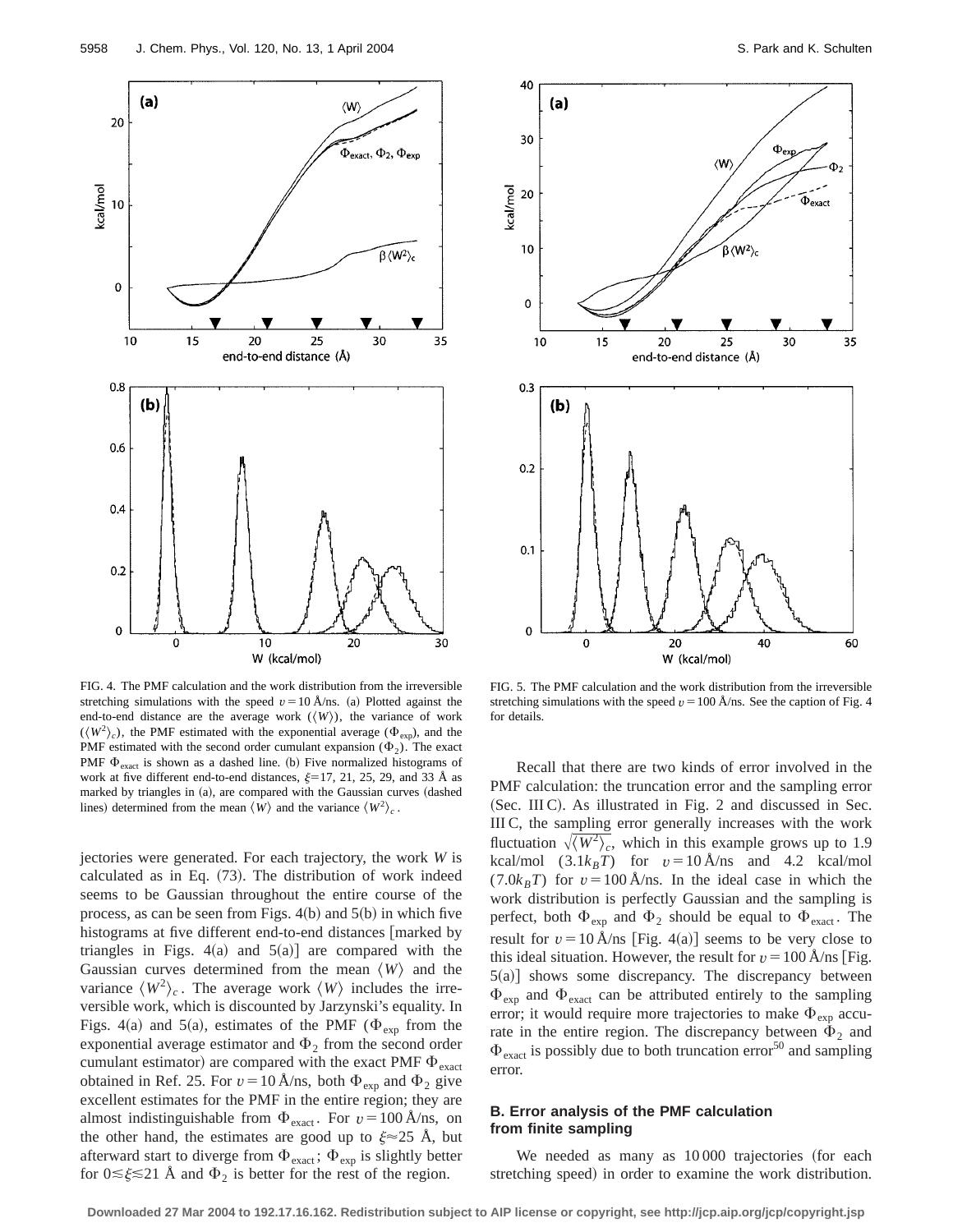

FIG. 6. Error analysis. The relative root-mean-square (RMS) errors for  $\Delta\Phi$ , the total change in the PMF, estimated with the exponential average estimator (squares) and with the second order cumulant estimator (circles), are shown for four different sampling sizes. The upper two curves correspond to  $v = 100$  Å/ns, and the lower two curves to  $v = 10$  Å/ns.

It was possible to generate such a large number of trajectories because our system is fairly small (104 atoms). In usual SMD simulations of proteins (typically involving  $\sim$  10<sup>5</sup> atoms), however, current computational technology only permits much fewer trajectories. Therefore, it is important to study the accuracy of the PMF calculation method in the case of small sampling sizes.

Using the 10 000 trajectories generated, we examine the accuracy of the estimated PMFs for various sampling sizes. Since the accuracy generally decreases with the stretching distance, we use as a measure of accuracy the relative rootmean-square (RMS) error for the end-point difference in the PMF,  $\Delta \Phi = \Phi(33 \text{ Å}) - \Phi(13 \text{ Å})$ . Four different sampling sizes are considered: 10,  $10^2$ ,  $10^3$ , and  $10^4$ . For each sampling size, all 10 000 trajectories are used. For example, for the sampling size 10, we divide the 10 000 trajectories into 1000 sets of 10 trajectories, estimate  $\Delta\Phi$  from each set with the exponential average estimator ( $\Delta \Phi_{\text{exp}}$ ) or with the second order cumulant estimator  $(\Delta \Phi_2)$ , calculate for each set the relative RMS error from the exact value  $\Delta \Phi_{\text{exact}}$  $=$  21.4 kcal/mol, and take the average of the 1000 errors calculated.

The result is shown in Fig. 6. For  $v=10 \text{ Å}$ /ns, there is only a small difference between the accuracies of  $\Delta\Phi_{\rm exp}$  and  $\Delta\Phi_2$ ; for the sampling size 10 the former is slightly better, and for the other sampling sizes considered the latter is slightly better. For  $v = 100 \text{ Å}$ /ns, on the other hand,  $\Delta \Phi_2$ gives substantially better estimates; the error of  $\Delta \Phi_2$  is only one half of that of  $\Delta \Phi_{\text{exp}}$ . Overall, the second order cumulant estimator yields the more robust estimate. This finding is somewhat contradictory to the conclusion of Ref. 22.

A common question in computational studies using Jarzynski's equality is how to use optimally a given amount of computing time. Is it advantageous to generate fewer slower trajectories or more faster trajectories? In the present example, we can make three comparisons based on equal amounts of computing time:  $(i)$  10 trajectories of 10 Å/ns versus 100 trajectories of 100 Å/ns,  $(ii)$  100 trajectories of 10



FIG. 7. The variance of the reaction coordinate  $\xi$ . (a)  $v = 10$  Å/ns. (b) *v*  $=$  100 Å/ns. The straight lines denote the value  $1/\beta k$ .

Å/ns versus 1000 trajectories of 100 Å/ns, and  $(iii)$  1000 trajectories of 10 Å/ns versus 10 000 trajectories of 100 Å/ns. As can be seen from Fig. 6, for all these three comparisons fewer slower trajectories win.

# **C. Time evolution of cumulants and the diffusion coefficient**

Under the stiff-spring condition and the assumption of the overdamped Langevin equation, time evolution of the cumulants involving the reaction coordinate  $\xi$  and the work  $W$  obeys the differential equations given in Eq.  $(88)$ . When the fast-relaxation condition  $[Eq. (90)]$  is satisfied, the solution to these differential equations is given by Eq.  $(91)$ , or equivalently by Eq.  $(92)$ . As discussed in Sec. III E, Eqs.  $(92a)$  and  $(92c)$  are direct consequences of the definition of the work  $W$ . Equation  $(92b)$  is a statement of the second order formula of Jarzynski's equality, the validity of which was already examined in Secs. IV A and IV B. Now we examine, in the present example of deca-alanine, Eqs.  $(92d)$ and (92e) which are consequences of the overdamped Langevin equation.

Figure 7 shows  $\langle \xi^2 \rangle_c$ , the variance of the reaction coordinate, fluctuating around  $1/\beta k$ , the value stated in Eq. (92d). Figure 8 shows two curves corresponding to the positiondependent diffusion coefficient estimated with Eq.  $(92e)$ from the data for  $v = 10$  and 100 Å/ns, respectively. Although the two curves do not completely coincide, their overall



FIG. 8. The position-dependent diffusion coefficient estimated with Eq. (92e). The solid line is from the data for  $v = 10$  Å/ns, and the dashed line  $v = 100 \text{ Å} / \text{ns}.$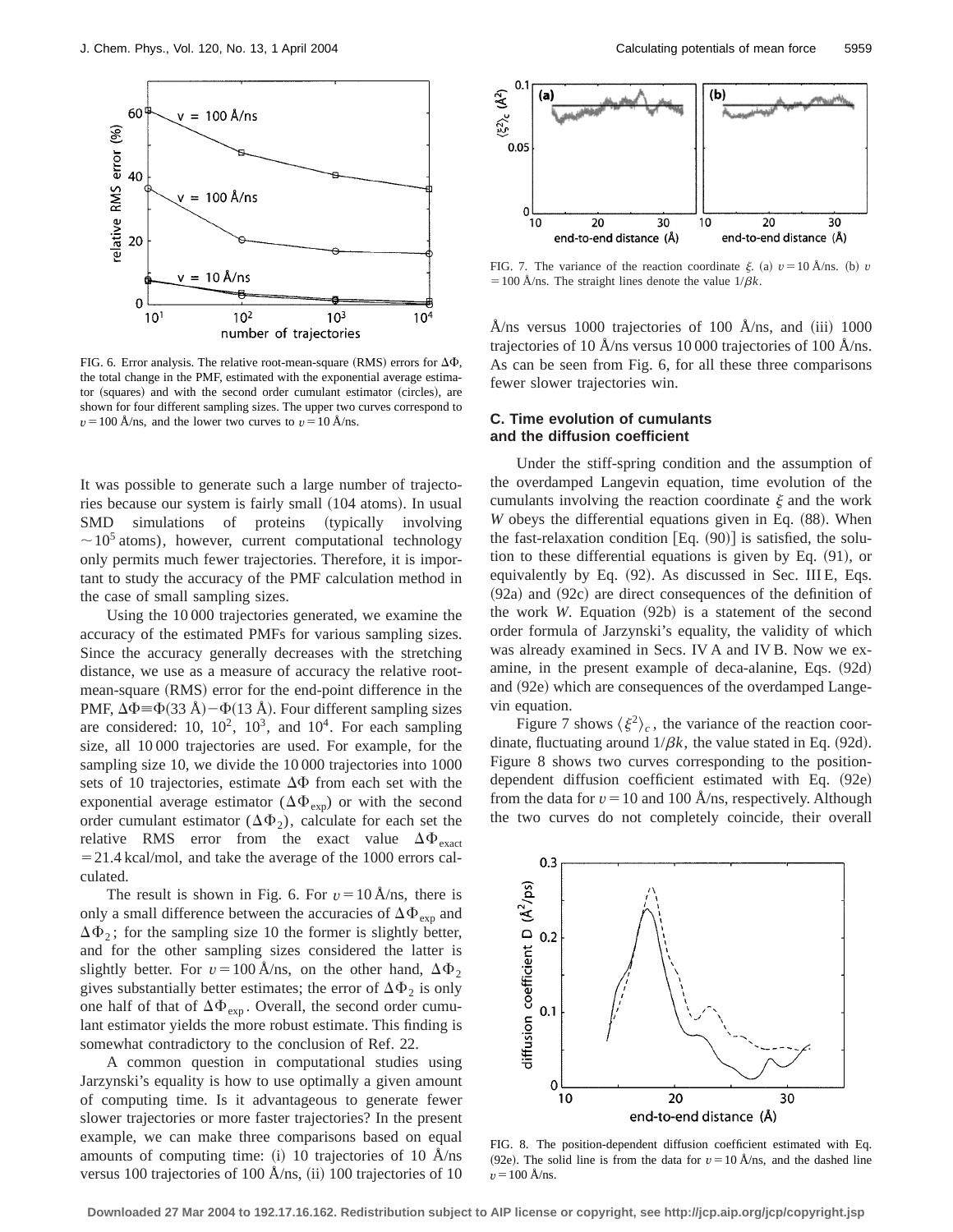shapes agree. As deca-alanine is stretched from its equilibrium length ( $\xi$ =15.2 Å), the diffusion coefficient increases, reaches a peak at  $\xi \approx 18$  Å, and then decreases again. The estimated diffusion coefficient is in the range of  $0.01 \text{ Å}^2/\text{ps}$  $\leq D \leq 0.27 \text{ Å}^2/\text{ps}$ . Accordingly we find  $0.003 \text{ Å} \leq v/\beta kD$  $\leq$  0.08 Å for *v* = 10 Å/ns and 0.03 Å $\leq$ *v*/ $\beta$ *kD* $\leq$ 0.8 Å for *v*  $=100 \text{ Å}$ /ns. Therefore  $v/\beta kD$  is always small compared to the length scale over which the diffusion coefficient changes  $considerably,$  validating the fast-relaxation condition [Eq.  $(90)$ ].

# **V. CONCLUDING REMARKS**

We have discussed theoretical and practical issues concerning the calculation of PMFs from SMD simulations. In particular, we have noticed that, under the stiff-spring condition and the assumption of the overdamped Langevin equation, SMD simulations result in Gaussian work distributions. We have demonstrated the Gaussian nature of work distributions for an exemplary simulation. This result supports the use of the second order cumulant expansion in practical applications of Jarzynski's equality in SMD simulations.

Our method of PMF calculation can be straightforwardly transferred to atomic force microscopy experiments if sufficiently stiff springs are chosen.

## **ACKNOWLEDGMENTS**

We thank Zaida Luthey-Schulten for advice on isobaric– isothermal processes and Chris Jarzynski for general advice and the derivation of Eqs.  $(42)$ – $(44)$  in particular, as well as Jin Wang for discussion on the distribution of work. This work was supported by NIH Grants No. PHS-5-P41- RR05969 and No. R01-GM60946 and NSF Grant No. NRAC-MCA93S028.

## **APPENDIX: VIRIAL EQUATION FOR SYSTEMS UNDER EXTERNAL FORCES**

Pressure is the force per unit area exerted by a system on the wall of a container. When the system is in equilibrium, the interaction between the system and the container is balanced with the internal interaction between the constituent particles and the pressure leaves its trace in the internal degrees of freedom. Thus, pressure can be expressed in terms of the internal degrees of freedom, which is the basic idea behind the virial equation. The virial equation is most commonly written as

$$
P = \frac{Nk_B T}{V} + \frac{1}{6V} \left( \sum_{i \neq j} \mathbf{r}_{ij} \cdot \mathbf{f}_{ij} \right), \tag{A1}
$$

where  $\mathbf{r}_{ij} = \mathbf{r}_i - \mathbf{r}_j$  is the position of particle *i* relative to particle *j* and  $f_{ij}$  is the force on particle *i* exerted by particle *j*. A derivation can be found in Ref. 51, Sec. 7.1. The virial equation is particularly useful in computer simulations because it provides a way to calculate pressure without explicitly modeling the interaction between the system and the container. One can also impose certain pressure and simulate the system under that pressure. $52$ 

Is this virial equation valid for systems subject to external forces, for example, in SMD simulations in which some particles are harmonically constrained? Should one include in this case the constraining forces in the calculation of pressure? This question is best answered by tracing the derivation of the virial equation, bearing in mind the more general situation (the presence of external forces).

The virial equation is based on

$$
\frac{d}{dt}\left\langle \sum_{i=1}^{N}\mathbf{r}_{i}\cdot\mathbf{p}_{i}\right\rangle =0, \tag{A2}
$$

where  $\mathbf{r}_i$  and  $\mathbf{p}_i$  are the position and the momentum of particle *i*, respectively. This equation is true in equilibrium. In fact, in equilibrium any relevant average is timeindependent. The average appearing in Eq.  $(A2)$  is just the particular one that leads to the virial equation. An important point is that it must be possible for the system to reach equilibrium. Harmonic constraints applied to some particles will certainly permit equilibrium. However, a uniform external field with a periodic boundary condition will not; in this case the virial equation loses its basis. Therefore we exclude from discussion those cases in which equilibrium is impossible.

Distributing the time derivative, we obtain

$$
\left\langle \sum_{i} \frac{d\mathbf{r}_{i}}{dt} \cdot \mathbf{p}_{i} \right\rangle + \left\langle \sum_{i} \mathbf{r}_{i} \cdot \frac{d\mathbf{p}_{i}}{dt} \right\rangle = 0.
$$
 (A3)

We write the force on particle *i* as the sum of  $\mathbf{f}^{\text{wall}}_i$  (the force due to the interaction with the wall) and  $f_i$  (all the other forces including the interparticle forces and external forces such as constraining forces):

$$
\frac{d\mathbf{p}_i}{dt} = \mathbf{f}_i + \mathbf{f}_i^{\text{wall}}, \quad \mathbf{f}_i = \sum_{j(\neq i)} \mathbf{f}_{ij} + \mathbf{f}_i^{\text{ext}}.
$$
 (A4)

By using also  $d\mathbf{r}_i/dt = \mathbf{p}_i / m_i$ , Eq. (A3) becomes

$$
\left\langle \sum_{i} \frac{\mathbf{p}_{i}^{2}}{m_{i}} \right\rangle + \left\langle \sum_{i} \mathbf{r}_{i} \cdot \mathbf{f}_{i} \right\rangle + \left\langle \sum_{i} \mathbf{r}_{i} \cdot \mathbf{f}_{i}^{\text{wall}} \right\rangle = 0. \tag{A5}
$$

The third term on the left-hand side can be expressed in terms of pressure as follows. The wall interacts with the system only through the boundary of the system. Thus  $\mathbf{f}^{\text{wall}}_i$  is zero unless particle *i* happens to be on the boundary, and only those particles present on the boundary need to be included in the sum  $\Sigma_i \mathbf{r}_i \cdot \mathbf{f}_i^{\text{wall}}$ . We divide the boundary into infinitesimal patches (denoted by  $\alpha$ ), collect the particles on each patch, and collect all the patches

$$
\left\langle \sum_{i} \mathbf{r}_{i} \cdot \mathbf{f}_{i}^{\text{wall}} \right\rangle = \left\langle \sum_{\alpha} \sum_{i \in \alpha} \mathbf{r}_{i} \cdot \mathbf{f}_{i}^{\text{wall}} \right\rangle
$$

$$
= \sum_{\alpha} \mathbf{r}(\alpha) \cdot \left\langle \sum_{i \in \alpha} \mathbf{f}_{i}^{\text{wall}} \right\rangle, \tag{A6}
$$

where  $\mathbf{r}(\alpha)$  is the position of patch  $\alpha$ . Let us denote the area of patch  $\alpha$  by  $a(\alpha)$  and the outward normal vector by  $\mathbf{n}(\alpha)$ . The quantity  $\langle \Sigma_{i\in\alpha} \mathbf{f}_i^{\text{wall}} \rangle$ , i.e., the average force exerted on the system by the wall through patch  $\alpha$ , is equal to  $P_{a}(\alpha)$ **n**( $\alpha$ ). The minus sign means that the force is inward. Substituting this in the preceding equation leads to

$$
\left\langle \sum_{i} \mathbf{r}_{i} \cdot \mathbf{f}_{i}^{\text{wall}} \right\rangle = -P \sum_{\alpha} a(\alpha) \mathbf{r}(\alpha) \cdot \mathbf{n}(\alpha) = -P \int_{\partial V} d\mathbf{s} \cdot \mathbf{r}.
$$
\n(A7)